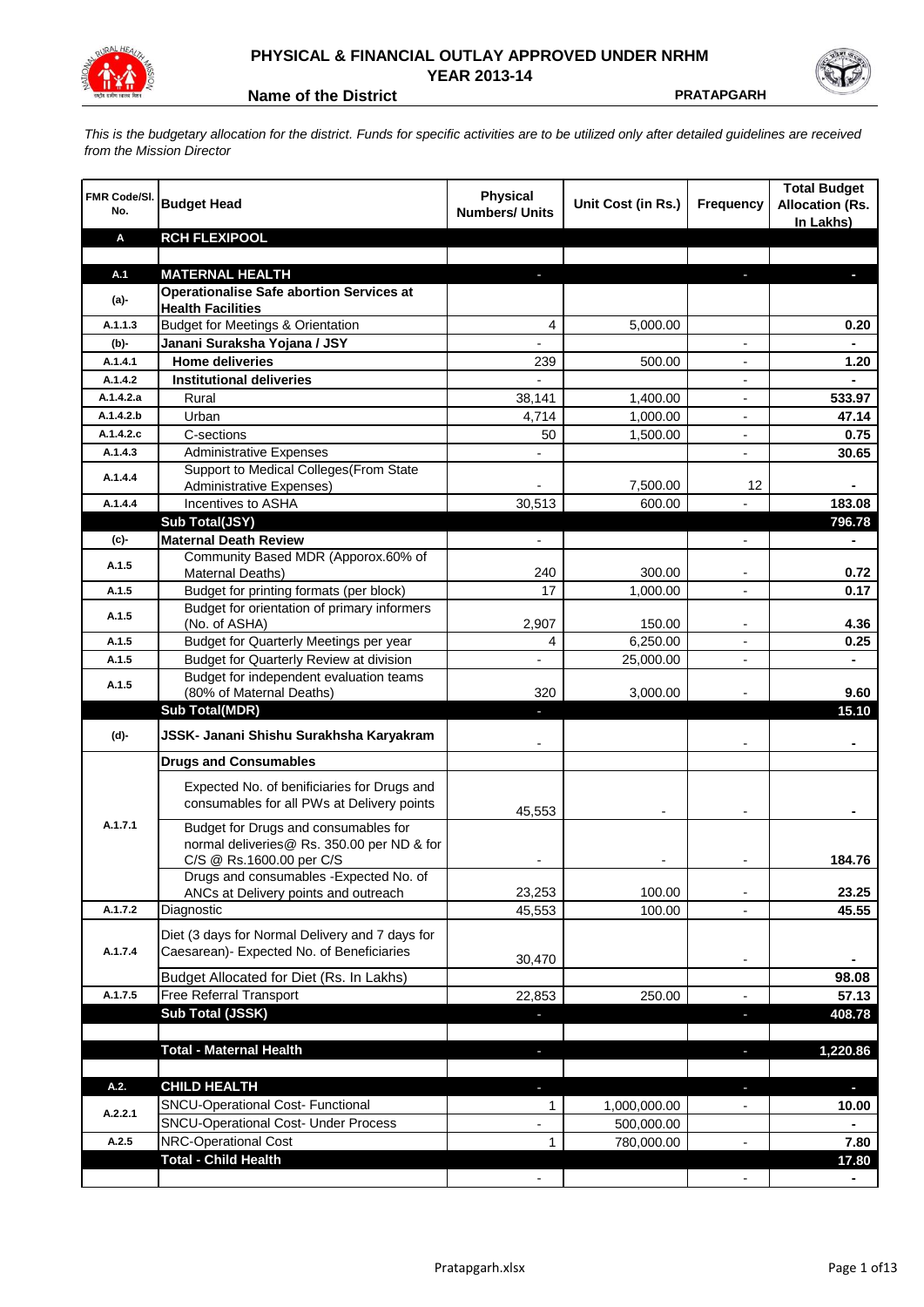| FMR Code/SI.<br>No.  | <b>Budget Head</b>                                                                                                                                                                                                                                                                                            | <b>Physical</b><br><b>Numbers/ Units</b>             | Unit Cost (in Rs.) | <b>Frequency</b>              | <b>Total Budget</b><br><b>Allocation (Rs.</b><br>In Lakhs) |
|----------------------|---------------------------------------------------------------------------------------------------------------------------------------------------------------------------------------------------------------------------------------------------------------------------------------------------------------|------------------------------------------------------|--------------------|-------------------------------|------------------------------------------------------------|
| A.3                  | <b>FAMILY PLANNING</b>                                                                                                                                                                                                                                                                                        | $\sim$                                               |                    | $\blacksquare$                | $\sim$                                                     |
| A.3.1                | <b>Terminal/Limiting Methods</b>                                                                                                                                                                                                                                                                              |                                                      |                    |                               |                                                            |
| A.3.1.1              | Orientation workshop, dissemination of<br>manuals on FP standards & quality<br>assurance of sterilisation services, fixed day<br>planning meeting                                                                                                                                                             | 1                                                    | 25,000.00          | $\overline{\phantom{a}}$      | 0.25                                                       |
| A.3.1.2              | Female Sterilisation Camps Proposed                                                                                                                                                                                                                                                                           | 289                                                  | 2,000.00           |                               | 5.78                                                       |
| A.3.1.3              | <b>NSV Camps Proposed</b>                                                                                                                                                                                                                                                                                     | 40                                                   | 3,500.00           |                               | 1.40                                                       |
| A.3.1.4              | <b>Compensation for Female Sterilisation</b>                                                                                                                                                                                                                                                                  | 10,748                                               | 1,000.00           | $\overline{\phantom{a}}$      | 107.48                                                     |
| A.3.1.5              | Compensation for male sterilization/NSV<br>Acceptance                                                                                                                                                                                                                                                         | 400                                                  | 1,500.00           |                               | 6.00                                                       |
| A.3.1.6              | Orientation Workshop on accreditation of<br>private providers to provide sterilization<br>services                                                                                                                                                                                                            | 1                                                    | 10,000.00          | $\blacksquare$                | 0.10                                                       |
| A.3.2                | <b>Spacing Methods</b>                                                                                                                                                                                                                                                                                        |                                                      |                    |                               | ۰                                                          |
| A.3.2.2              | IUD services at health facilities (including<br>fixed day services at Sub Centres-L1)                                                                                                                                                                                                                         | 53                                                   | 3,000.00           | $\overline{\phantom{a}}$      | 1.59                                                       |
| A.3.2.3              | IUD services at health facilities (including<br>fixed day services at Sub Centre-L1 ) No. of<br><b>IUCD</b> insertions                                                                                                                                                                                        | 28,468                                               | 20.00              |                               | 5.69                                                       |
| A.3.3                | POL for Family Planning/ Others (including<br>additional mobility support to surgeon's team<br>if req)-Budget given according to total nos.<br>of Female Sterilization Camps.                                                                                                                                 | 289                                                  | 1,000.00           |                               | 2.89                                                       |
| A.3.5.2              | <b>Performance rewards</b>                                                                                                                                                                                                                                                                                    |                                                      |                    |                               |                                                            |
|                      | Division level: Rs. 11.25 Lakh @ Rs.<br>62,500/- per division (Rs.20,000 for 1st, Rs.<br>15,000 for 2nd and Rs. 10,000 for 3rd<br>position for best performing tubectomy<br>surgeon at each division, Rs. 15,000 for<br>best performing NSV surgeon, and Rs.2000/-<br>for best SN and Rs.500/- for best ANM). |                                                      |                    |                               |                                                            |
|                      |                                                                                                                                                                                                                                                                                                               |                                                      | 62,500.00          |                               | ۰                                                          |
| A.3.5.3              | World Population Day' celebration                                                                                                                                                                                                                                                                             |                                                      |                    |                               |                                                            |
|                      | For District level activities                                                                                                                                                                                                                                                                                 | 1                                                    | 100,000.00         |                               | 1.00                                                       |
|                      | For Block level activities<br>Other strategies/ activities                                                                                                                                                                                                                                                    | 17                                                   | 10,000.00          | $\blacksquare$                | 1.70                                                       |
| A.3.5.4<br>A.3.5.4.2 | Orientation of district nodal officers for<br>change in FP Beema Policy-No. of<br>Workshops                                                                                                                                                                                                                   | 1                                                    | 10,000.00          |                               | 0.10                                                       |
|                      | <b>Total -Family Planning</b>                                                                                                                                                                                                                                                                                 | $\overline{\phantom{a}}$<br>$\overline{\phantom{a}}$ |                    | ٠<br>$\overline{\phantom{a}}$ | 133.98                                                     |
| A.4                  | ADOLESCENT REPRODUCTIVE AND<br><b>SEXUAL HEALTH / ARSH</b>                                                                                                                                                                                                                                                    |                                                      |                    | $\blacksquare$                |                                                            |
| A.4.1.4              | <b>Operating Expenses</b>                                                                                                                                                                                                                                                                                     |                                                      |                    |                               |                                                            |
|                      | For Existing Clinics                                                                                                                                                                                                                                                                                          | $\blacksquare$                                       | 2,500.00           | 12                            | ۰                                                          |
| A.4.2                | <b>School Health programme</b>                                                                                                                                                                                                                                                                                | $\blacksquare$                                       |                    | $\overline{a}$                |                                                            |
| A.4.2.1              | Dissemination of Guidelines for School<br>Health Programme (14 Nos. for each Block<br>and 7 Nos. for District Level)                                                                                                                                                                                          | 245                                                  | 75.00              | 1                             | 0.18                                                       |
| A.4.2.2              | Convergence Meeting at Block level (Twice<br>in a year)                                                                                                                                                                                                                                                       | 17                                                   | 2,500.00           | 2                             | 0.85                                                       |
| A.4.2.3              | Mobility Support (For Block Level)                                                                                                                                                                                                                                                                            | 17                                                   | 25,000.00          | 6                             | 25.50                                                      |
| A.4.3                | Other strategies/activities                                                                                                                                                                                                                                                                                   | $\overline{\phantom{0}}$                             |                    | -                             | ۰                                                          |
| A.4.3.2              | <b>Menstrual Hygiene</b>                                                                                                                                                                                                                                                                                      | $\overline{\phantom{a}}$                             |                    | ٠                             | ٠                                                          |
|                      | No.of Blocks                                                                                                                                                                                                                                                                                                  | $\overline{\phantom{a}}$                             |                    |                               |                                                            |
|                      | No.of ASHAs                                                                                                                                                                                                                                                                                                   | $\overline{\phantom{a}}$                             |                    |                               |                                                            |
|                      | One Planning & Sensitization meeting at<br>Dist.level @Rs.5000/-meeting                                                                                                                                                                                                                                       |                                                      | 5,000.00           |                               |                                                            |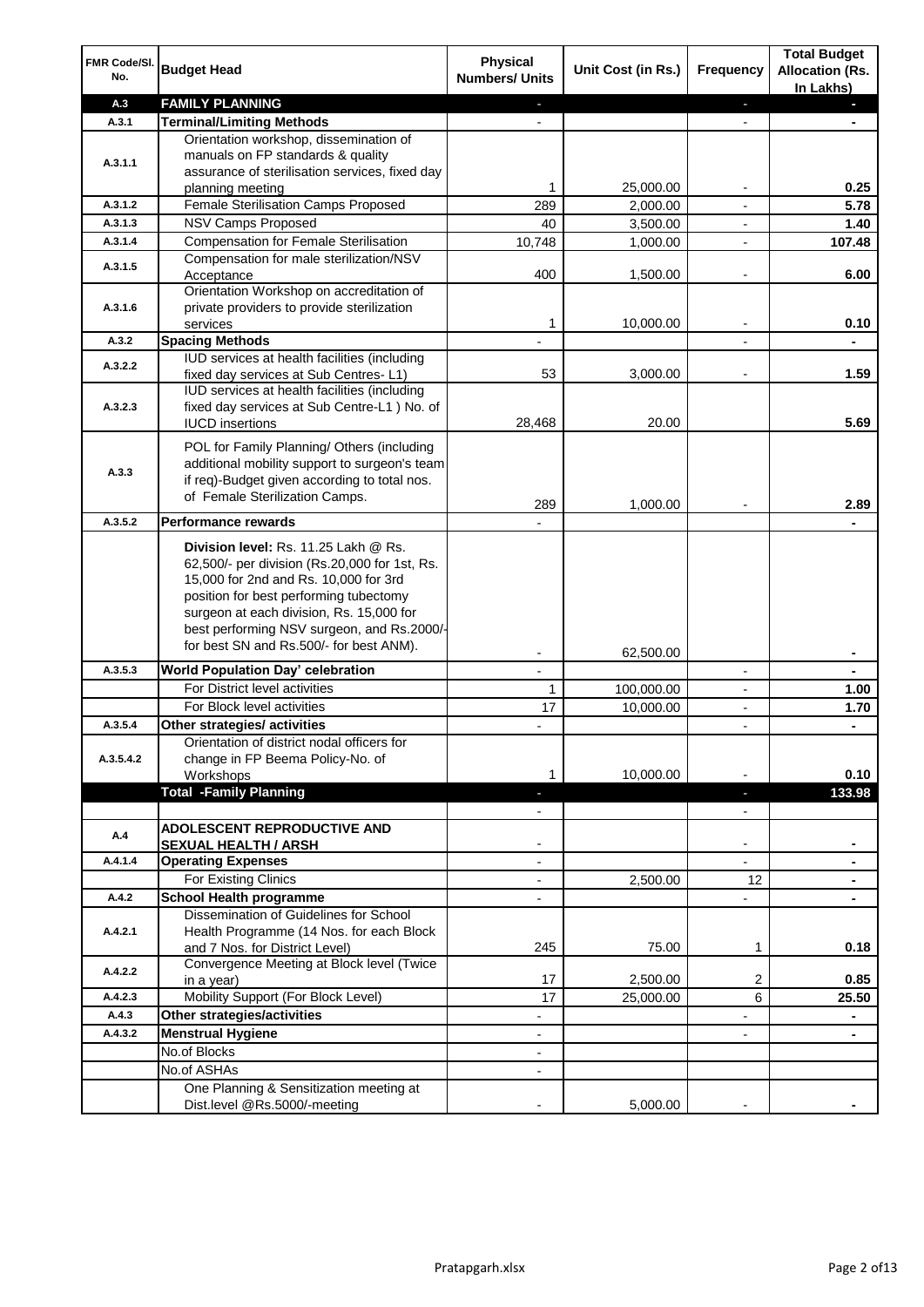| FMR Code/SI.<br>No. | <b>Budget Head</b>                                                                                       | <b>Physical</b><br><b>Numbers/ Units</b> | Unit Cost (in Rs.)    | Frequency                | <b>Total Budget</b><br><b>Allocation (Rs.</b><br>In Lakhs) |
|---------------------|----------------------------------------------------------------------------------------------------------|------------------------------------------|-----------------------|--------------------------|------------------------------------------------------------|
|                     | One Review & Refresher meeting at<br>Dist.level @Rs.5000/-meeting                                        |                                          | 5,000.00              |                          |                                                            |
|                     | Reporting Register for District & Blocks                                                                 |                                          |                       |                          |                                                            |
|                     | @Rs.30/-register                                                                                         |                                          | 30.00                 |                          |                                                            |
|                     | Reporting Register for ASHA @Rs.30/-regist                                                               |                                          | 30.00                 |                          |                                                            |
|                     | Storage Almirahs for District & Blocks<br>@Rs.5000/- Almirahs                                            | $\blacksquare$                           | 5,000.00              | $\overline{\phantom{a}}$ |                                                            |
|                     | 2 Flex banner with hanging rod per                                                                       |                                          |                       |                          |                                                            |
|                     | block/Dist.@Rs.500/-banner                                                                               |                                          | 500.00                |                          |                                                            |
|                     | <b>Sub-total ARSH</b>                                                                                    |                                          |                       | P.                       | 26.53                                                      |
| A.5                 | <b>URBAN RCH (focus on Urban slums)</b>                                                                  |                                          |                       |                          | н                                                          |
| A.5.2               | Human Resource for Urban Health                                                                          |                                          |                       |                          |                                                            |
| A.5.2.1             | Doctors/Mos                                                                                              | 1                                        | 36,000.00             | 6                        | 2.16                                                       |
| A.5.2.4<br>A.5.2.5  | <b>ANM</b><br><b>Staff Nurse</b>                                                                         | 1<br>1                                   | 9,900.00              | 6<br>6                   | 0.59<br>0.99                                               |
| A.5.2.12            | Sweeper cum Choukidar                                                                                    | $\mathbf{1}$                             | 16,500.00<br>4,950.00 | 6                        | 0.30                                                       |
| A.5.3               | Operating expenses for UHP and UHC                                                                       |                                          |                       |                          | $\blacksquare$                                             |
|                     | Rent @7000/Month/Centre                                                                                  | 1                                        | 7,000.00              | 6                        | 0.42                                                       |
|                     | Telephone Bills @ 1000/Month/Centre                                                                      | $\mathbf{1}$                             | 1,000.00              | 6                        | 0.06                                                       |
|                     | Electricity Bills @ 1500/Month/Centre                                                                    | $\mathbf{1}$                             | 1,500.00              | 6                        | 0.09                                                       |
|                     | Contingency @ 500/Month/Centre                                                                           | $\mathbf{1}$                             | 500.00                | 6                        | 0.03                                                       |
|                     | <b>Total- Urban Health</b>                                                                               | $\overline{\phantom{a}}$                 |                       | F                        | 4.64                                                       |
|                     |                                                                                                          |                                          |                       |                          | $\blacksquare$                                             |
| A.7                 | <b>PNDT Activities</b>                                                                                   | $\blacksquare$                           |                       | ٠                        | ×.                                                         |
| A.7.1               | <b>Support to PC-PNDT Cells</b><br><b>Divisional Level</b>                                               | $\overline{\phantom{a}}$                 |                       | $\overline{\phantom{a}}$ | ٠                                                          |
|                     | Remuneration of Data Assistant (At Each                                                                  | $\blacksquare$                           |                       |                          | ۰                                                          |
|                     | Division PC-PNDT Cell)                                                                                   |                                          | 17,000.00             | 12                       |                                                            |
|                     | Contingency for the operation of cell @<br>Rs.20000/-                                                    |                                          | 20,000.00             | 1                        |                                                            |
|                     | One time office setup cost @ Rs.100000/-                                                                 |                                          | 100,000.00            | 1                        |                                                            |
|                     | <b>District Level</b><br>Remuneration of Data Entry Operator (At                                         | $\blacksquare$                           |                       |                          |                                                            |
|                     | Each District PC-PNDT Cell)                                                                              | 1                                        | 10,000.00             | 12                       | 1.20                                                       |
|                     | Contingency for the operation of cell @<br>Rs.20000/-                                                    | 1                                        | 20,000.00             | 1                        | 0.20                                                       |
|                     | One time office setup cost @ Rs. 50000/-                                                                 | $\mathbf{1}$                             | 50,000.00             | 1                        | 0.50                                                       |
| A.7.2               | <b>Other PNDT activities</b><br>Visit of division level inspection committees                            |                                          |                       |                          |                                                            |
| A.7.2.3             | (TA/DA of Additional Director will be<br>incurred from this amount) @ Rs.30000 for<br>10 visit in a year |                                          | 3,000.00              | 10                       |                                                            |
| A.7.2.8             | Orientation of members of the district<br>advisory committees at Division Levels (No.<br>of Workshops)   | $\overline{\phantom{a}}$                 | 25,000.00             | 1                        |                                                            |
| A.7.2.10            | District Level Sensitization (No. of<br>Workshops)                                                       |                                          | 10,000.00             | 1                        | 0.10                                                       |
|                     | <b>Total- PC-PNDT</b>                                                                                    |                                          |                       |                          | 2.00                                                       |
|                     |                                                                                                          |                                          |                       |                          |                                                            |
| A.8<br>A.8.1        | <b>Human Resources</b><br><b>Contractual Staff &amp; Services</b>                                        |                                          |                       |                          | ÷.                                                         |
| A.8.1.1.1.f         | Honoraria for ANMs at Sub Centres                                                                        | 101                                      | 10,000.00             | 6                        | 60.60                                                      |
| A.8.1.1.2.f         | Honoraria for Staff Nurses - SNCU                                                                        | 8                                        | 16,500.00             | 6                        | 7.92                                                       |
| A.8.1.1.2.f         | Honoraria for Staff Nurses -NRC                                                                          | 4                                        | 16,500.00             | 6                        | 3.96                                                       |
| A.8.1.2.1           | Honoraria for Laboratory Technicians                                                                     | 16                                       | 11,880.00             | 6                        | 11.40                                                      |
| A.8.1.3.5.d         | Honoraria for Paediatricians- Child Health                                                               | 3                                        | 48,000.00             | 6                        | 8.64                                                       |
| A.8.1.3.7           | Honoraria for Dental Doctors                                                                             | $\overline{2}$                           | 35,000.00             | 6                        | 4.20                                                       |
| A.8.1.5.8           | Honoraria for M.O.(Training Coordinators for<br>training NRCs/SNCUs)                                     |                                          | 36,000.00             | 6                        |                                                            |
| A.8.1.7.2           | Honoraria for X-Ray Technicians                                                                          | 4                                        | 11,800.00             | 6                        | 2.83                                                       |
| A.8.1.7.4           | <b>School Health Teams (Exclusively for SH)</b>                                                          |                                          |                       |                          | ۰                                                          |
| A.8.1.7.4.a         | <b>Honoraria for Medical Officers</b>                                                                    | ۰                                        |                       |                          |                                                            |
|                     | No. of MBBS Doctors-Existing                                                                             | 4                                        | 36,000.00             | 6                        | 8.64                                                       |
|                     | No. of MBBS Doctors-New                                                                                  | 13                                       | 36,000.00             | $\overline{2}$           | 9.36                                                       |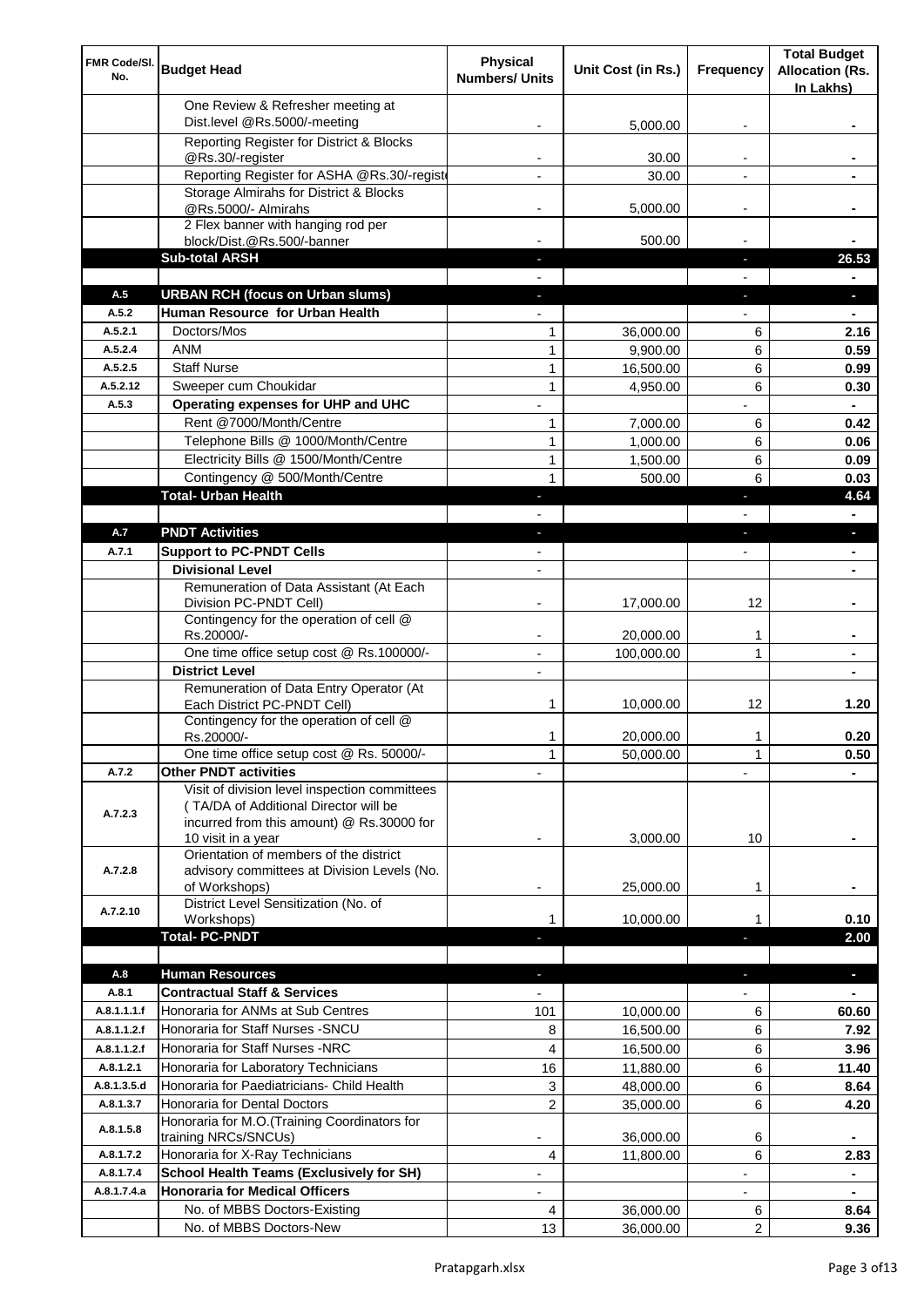| FMR Code/SI. |                                                              | <b>Physical</b>          |                    |                          | <b>Total Budget</b>    |
|--------------|--------------------------------------------------------------|--------------------------|--------------------|--------------------------|------------------------|
| No.          | <b>Budget Head</b>                                           | <b>Numbers/ Units</b>    | Unit Cost (in Rs.) | Frequency                | <b>Allocation (Rs.</b> |
|              |                                                              |                          |                    |                          | In Lakhs)              |
|              | No. of BDS Doctors-Existing                                  | 13                       | 35,000.00          | 6                        | 27.30                  |
|              | No. of AYUSH Doctors-Existing                                | 17                       | 24,000.00          | 6                        | 24.48                  |
|              | No. of AYUSH Doctors-New                                     | 17                       | 24,000.00          | 2                        | 8.16                   |
| A.8.1.7.4.b  | <b>Honoraria for Physiotherapists</b>                        | 10                       | 11,880.00          | 6                        | 7.13                   |
| A.8.1.7.4.c  | <b>Honoraria for Dental Hygienists</b>                       | 6                        | 11,880.00          | 6                        | 4.28                   |
| A.8.1.7.4.d  | <b>Honoraria for Ophthalmic Assistants</b>                   | 18                       | 11,880.00          | 6                        | 12.83                  |
| A.8.1.7.4.e  | Honoraria for Staff Nurses/GNMs-Existing                     | 11                       | 16,500.00          | 6                        | 10.89                  |
|              | Honoraria for Staff Nurses/GNMs-New                          |                          | 16,500.00          | $\overline{c}$           |                        |
| A.8.1.7.4.g  | Honoraria for ANMs-Existing                                  | 23                       | 10,000.00          | 6                        | 13.80                  |
|              | Honoraria for ANMs-New                                       |                          | 10,000.00          | 2                        |                        |
|              | Honoraria for FP Counsellors(@ Rs.9300/-                     |                          |                    |                          |                        |
| A.8.1.7.5.1  | (Rs.9000/-Honoraria and 300/-for                             |                          |                    |                          |                        |
|              | communication support)                                       | 2                        | 9,300.00           | 6                        | 1.12                   |
| A.8.1.7.5.2  | <b>Honoraria for ARSH Counsellors</b>                        |                          | 12,000.00          | 6                        |                        |
| A.8.1.7.5.4  | <b>Honoraria for Nutritionist-NRC</b>                        | 1                        | 15,000.00          | 6                        | 0.90                   |
|              | <b>Honoraria for Staff under Routine</b>                     |                          |                    |                          |                        |
|              | Immunization                                                 |                          |                    |                          |                        |
|              | Refrigerator Mechanics-District Level                        | $\overline{a}$           | 16,500.00          | 6                        |                        |
| A.8.1.7.7    | Cold Chain Handlers-District Level                           | 1                        | 9,900.00           | 6                        | 0.59                   |
|              | Vaccine Store Keepers-Division Level                         |                          | 22,000.00          | 6                        |                        |
|              | Refrigerator Mechanics-Division Level                        | $\blacksquare$           | 16,500.00          | 6                        | ۰                      |
|              | Vaccine Van Drivers-Division Level                           | ÷,                       | 16,500.00          | 6                        | ۰                      |
|              | Cold Chain Handlers-Division Level                           | $\overline{\phantom{a}}$ | 9,900.00           | 6                        | ۰                      |
| A.8.1.9      | <b>Honoraria for Data Entry Operators</b>                    | 1                        | 8,800.00           | 6                        | 0.53                   |
| A.8.1.11.f   | <b>Honoraria for Caretakers-NRC</b>                          | $\mathbf{1}$             | 4,000.00           | 6                        | 0.24                   |
| A.8.1.11.f   | <b>Honoraria for Cooks-NRC</b>                               | $\mathbf{1}$             | 5,000.00           | 6                        | 0.30                   |
|              | TOTAL - HUMAN RESOURCE                                       |                          |                    |                          | 230.10                 |
|              |                                                              |                          |                    |                          |                        |
| A.9          | <b>TRAINING</b>                                              | ٠                        |                    | ٠                        | ٠                      |
|              |                                                              |                          |                    |                          |                        |
| A.9.3        | <b>Maternal Health Training</b>                              | ٠                        |                    | ٠                        | ٠                      |
|              | <b>Skilled Attendance at Birth / SBA</b>                     |                          |                    |                          |                        |
| A.9.3.1      |                                                              |                          |                    |                          |                        |
| A.9.3.1.1    | Setting up of SBA Training Centres                           | 1                        | 25,000.00          | $\overline{\phantom{a}}$ | 0.25                   |
|              | <b>Training of Staff Nurses in SBA</b>                       | $\overline{\phantom{a}}$ |                    | $\overline{\phantom{0}}$ |                        |
| A.9.3.1.4    | Total Batches to be conducted (4 Per                         |                          |                    |                          |                        |
|              | Batch) @ Rs.103300/ Batch                                    | 5                        | 103,300.00         |                          | 5.17                   |
| A.9.3.4      | <b>Safe Abortion Services Training</b>                       |                          |                    |                          |                        |
|              | Training of Medical Officers in safe                         |                          |                    |                          |                        |
| A.9.3.4.2    | abortion                                                     |                          |                    |                          |                        |
|              | Total Batches to be conducted @ Rs.52000                     |                          |                    |                          |                        |
|              | /batch                                                       |                          | 52,000.00          |                          |                        |
| A.9.3.5      | RTI / STI Training                                           |                          |                    | $\overline{a}$           |                        |
|              | Training of Medical Officers in RTI/STI                      |                          |                    |                          |                        |
| A.9.3.5.3    | Total Batches to be conducted @ Rs.72600                     |                          |                    |                          |                        |
|              | /batch                                                       | 3                        | 72,600.00          |                          | 2.18                   |
|              | Sub Total - Maternal Health Training                         |                          |                    |                          | 7.59                   |
|              |                                                              |                          |                    |                          |                        |
| A.9.5        | <b>Child Health Training</b>                                 |                          |                    |                          |                        |
| A.9.5.2.2    | <b>F-IMNCI Training for Medical Officers</b>                 |                          |                    |                          |                        |
|              | <b>Total Training Load</b>                                   |                          |                    |                          |                        |
|              | <b>Batch Size/Participants</b>                               | 16                       |                    |                          |                        |
|              | No. of Batches                                               |                          | 212,900.00         | $\overline{a}$           |                        |
|              | Total Batches to be observed(25% of                          |                          |                    |                          |                        |
|              | organized batches)                                           | $\overline{\phantom{a}}$ | 7,500.00           |                          |                        |
| A.9.5.2.3    | <b>F-IMNCI Training for Staff Nurses</b>                     | $\overline{\phantom{a}}$ |                    | $\overline{\phantom{a}}$ | ۰                      |
|              | <b>Total Training Load</b>                                   | $\overline{\phantom{a}}$ |                    |                          |                        |
|              | <b>Batch Size/Participants</b>                               |                          |                    |                          |                        |
|              | No. of Batches                                               | $\overline{\phantom{a}}$ | 206,900.00         | $\overline{\phantom{a}}$ | ۰                      |
|              | Total Batches to be observed(25% of                          |                          |                    |                          |                        |
|              | organized batches)                                           |                          | 7,500.00           |                          |                        |
| A.9.5.5.2.a  | IMNCI Plus(CCSP)-10 Days TOT for                             |                          |                    |                          |                        |
|              | <b>Physicians</b>                                            |                          |                    |                          |                        |
|              | <b>Total Training Load</b><br><b>Batch Size/Participants</b> | 24                       |                    |                          |                        |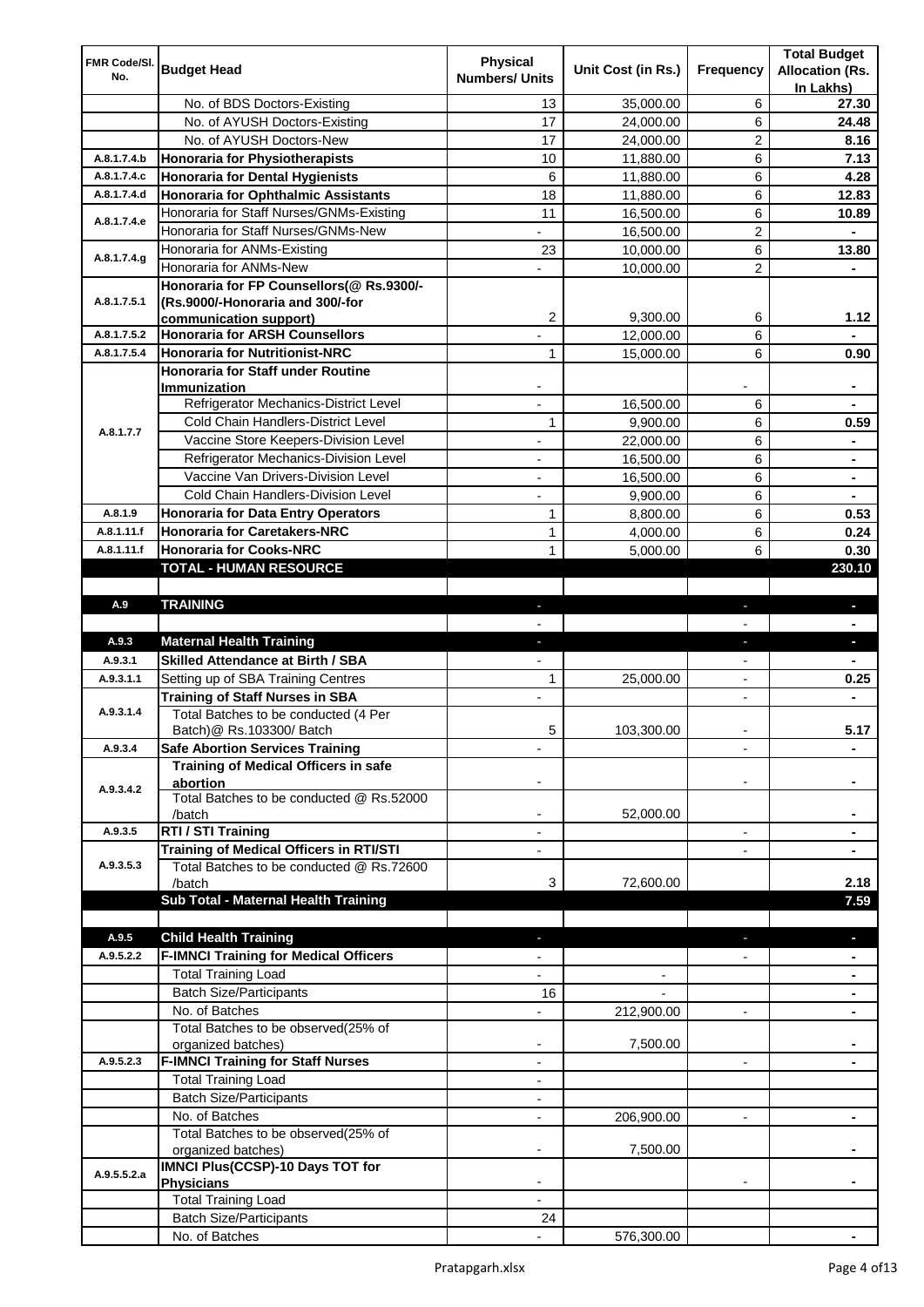| <b>FMR Code/SI.</b><br>No. | <b>Budget Head</b>                                                                      | Physical<br><b>Numbers/ Units</b> | Unit Cost (in Rs.) | Frequency                     | <b>Total Budget</b><br><b>Allocation (Rs.</b><br>In Lakhs) |
|----------------------------|-----------------------------------------------------------------------------------------|-----------------------------------|--------------------|-------------------------------|------------------------------------------------------------|
|                            | Total Batches to be observed(25% of<br>organized batches)                               |                                   | 11,000.00          |                               |                                                            |
|                            | Sub Total- Child Health Training                                                        |                                   |                    |                               |                                                            |
|                            |                                                                                         |                                   |                    |                               |                                                            |
| A.9.7                      | Adolescent Reproductive and Sexual Health/<br><b>ARSH Training</b>                      |                                   |                    |                               |                                                            |
|                            | <b>ARSH training for ANMs/LHVs</b>                                                      |                                   |                    |                               |                                                            |
| A.9.7.4                    | Total Batches to be conducted@ Rs.71000/<br>Batch                                       | 3                                 | 71,000.00          |                               | 2.13                                                       |
|                            | <b>Sub Total- ARSH Training</b>                                                         |                                   |                    |                               | 2.13                                                       |
|                            |                                                                                         |                                   |                    |                               |                                                            |
| A.9.8.4.2                  | <b>Clinical Establishment Act</b>                                                       | 1                                 | 798,000.00         |                               | 7.98                                                       |
|                            | <b>TOTAL - Training</b>                                                                 |                                   |                    |                               | 17.70                                                      |
|                            |                                                                                         |                                   |                    |                               |                                                            |
| A.10                       | <b>PROGRAMME MANAGEMENT</b>                                                             |                                   |                    |                               |                                                            |
| A.10.2                     | <b>District Programme Management Support</b><br>Unit                                    |                                   |                    |                               |                                                            |
|                            | <b>Contractual Staffs for DPMSU</b>                                                     |                                   |                    |                               | ٠                                                          |
| A.10.2.1                   | Honoraria for District Programme Manager                                                | 1                                 | 32,700.00          | 6                             | 1.96                                                       |
| A.10.2.2                   | Honoraria for District Accounts Manager                                                 | 1                                 | 26,650.00          | 6                             | 1.60                                                       |
| A.10.2.3                   | Honoraria for District Data Manager(District<br>Data cum Account Assistant)             | 1                                 | 18,150.00          | 6                             | 1.09                                                       |
| A.10.2.7                   | Honoraria for Office Assistant                                                          | 1                                 | 7,000.00           | 6                             | 0.42                                                       |
| A.10.2.8.1                 | Operational Expenses for DPMU unit                                                      | 1                                 | 75,000.00          | 6                             | 4.50                                                       |
| A.10.2.8.2                 | Honoraria for District Community Process                                                |                                   |                    |                               |                                                            |
|                            | Manager                                                                                 | 1                                 | 26,650.00          | 6                             | 1.60                                                       |
|                            | <b>Sub Total - DPMU</b>                                                                 |                                   |                    |                               | 11.17                                                      |
|                            |                                                                                         |                                   |                    |                               |                                                            |
| A.10.3<br>A.10.3.1         | <b>Block Programme Management Unit (BPMU)</b><br>Honoraria for Block Programme Managers | 17                                | 20,000.00          | $\overline{\phantom{a}}$<br>6 | $\blacksquare$<br>20.40                                    |
| A.10.3.2                   | Honoraria for Block Accounts Managers                                                   | 17                                | 10,000.00          | 6                             | 10.20                                                      |
|                            | <b>Sub Total - DPMU</b>                                                                 | L                                 |                    | r                             | 30.60                                                      |
|                            |                                                                                         |                                   |                    |                               |                                                            |
| A.10.6                     | <b>Concurrent Audit System</b>                                                          |                                   |                    |                               | ٠                                                          |
|                            | Budget For Block Units(Rs.1500 per<br>Block/Quarter)                                    | 17                                | 1,500.00           |                               | 1.02                                                       |
|                            | Budget For District (District HO Rs.                                                    |                                   |                    |                               |                                                            |
|                            | 4500/Month)<br><b>Sub Total - Concurrent Audit</b>                                      | 1                                 | 4,500.00           | 12                            | 0.54                                                       |
|                            |                                                                                         |                                   |                    |                               | 1.56                                                       |
| A.10.7                     | <b>Mobility Support, Field Visits</b>                                                   |                                   |                    | $\overline{\phantom{a}}$      | $\blacksquare$                                             |
| A.10.7.2                   | Mobility Support-DPMU/District (2 Vehicles<br>per District per month)                   | 2                                 | 25,000.00          | 12                            | 6.00                                                       |
|                            | Mobility Support-BPMU/Block (1 Vehicle per                                              |                                   |                    |                               |                                                            |
| A.10.7.3                   | District per Month)                                                                     | 17                                | 25,000.00          | 12                            | 51.00                                                      |
| A.10.7.4.1                 | Mobility Support for Div.PMU Division & AD<br>Offices( 1 vehicle per Division)          |                                   | 25,000.00          | 12                            |                                                            |
|                            | Sub Total - Mobility Support, Field Visits                                              |                                   |                    |                               | 57.00                                                      |
|                            |                                                                                         |                                   |                    |                               |                                                            |
|                            | <b>TOTAL - Programme Management</b>                                                     |                                   |                    |                               | 100.33                                                     |
|                            | <b>GRAND TOTAL- RCH FLEXIPOOL</b>                                                       | E.                                |                    | ٠                             | 1,753.95                                                   |
|                            |                                                                                         | $\blacksquare$                    |                    | $\overline{\phantom{a}}$      |                                                            |
|                            |                                                                                         |                                   |                    |                               |                                                            |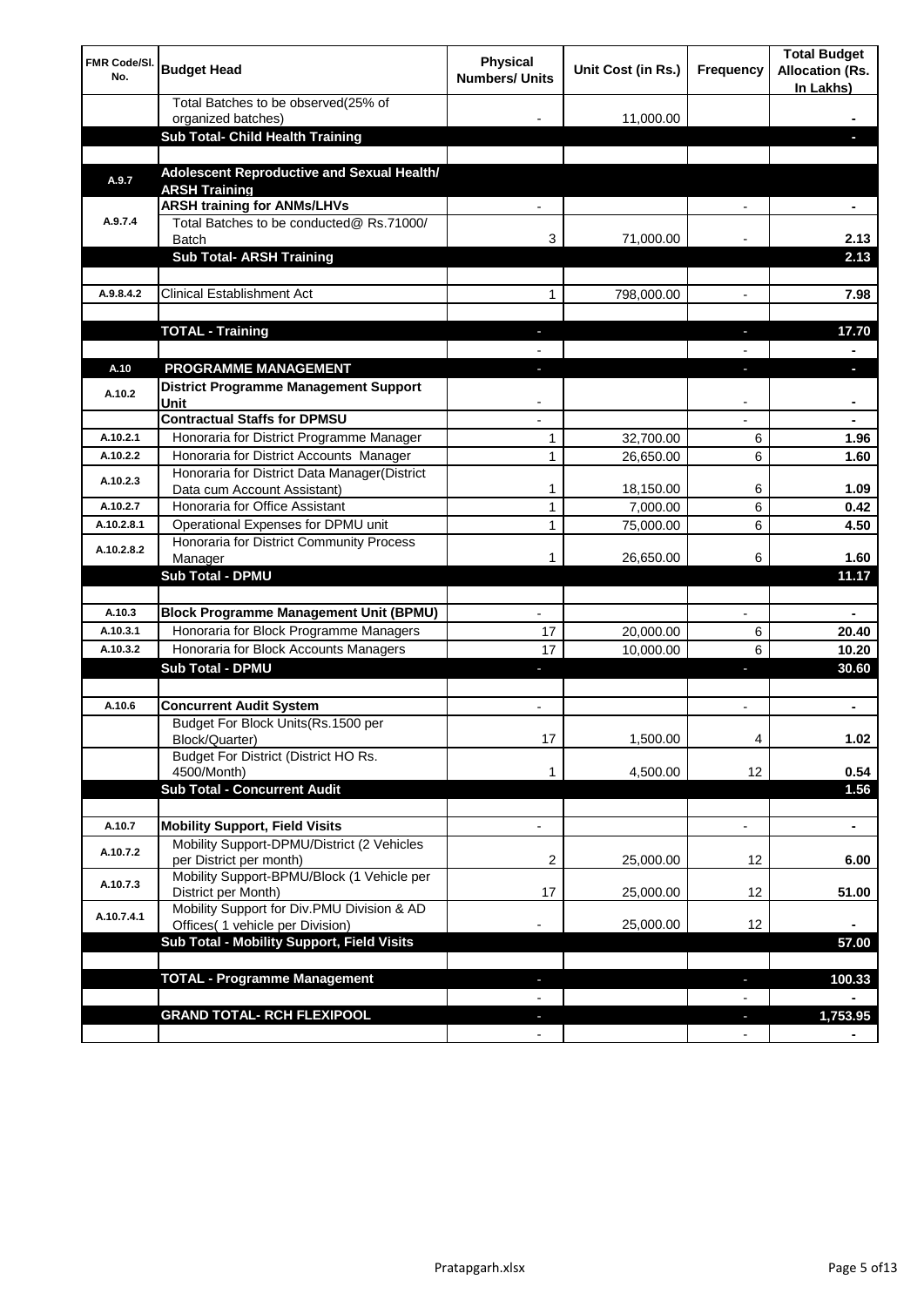| <b>MISSION FLEXIPOOL</b><br>в<br>J,<br><b>ASHA</b><br><b>B1</b><br>ASHA State Trainers - TOT (Module VI&VII)-<br>B1.1.1.4.2<br>15,000.00<br>National Level-Cost of TA/DA<br><b>Incentive for FP</b><br>B1.1.3.3<br>Incentive for ASHA @ Rs. 1000 if a couple<br>adopts permanent methods after 02<br>children(Assumed that 15.56 % clients<br>B1.1.3.3.1<br>adopts permanent methods after 02<br>1,734<br>1,000.00<br>17.34<br>children).<br><b>Other incentive</b><br>B1.1.3.5<br>$\blacksquare$<br>On taking Complicated On pregnancy cases<br>or New born cases to the health facility<br>B1.1.3.5.1<br>@Rs.150/- case (up to 3 cases/year)<br>3,041<br>150.00<br>3<br>Birth & Death Registration (For 30 birth & 9<br>B1.1.3.5.3<br>deaths/ASHA) - Amount Approved 90% Only<br>3,041<br>180.00<br>TA/DA for attending Monthly Meetings<br>@Rs.100/Meeting - Amount Approved 90%<br>B1.1.3.5.5<br>3,041<br>100.00<br>12<br>Only<br>Maternal Death Audit Information<br>(@Rs.200/Case)-Amount Approved 50%<br>B1.1.3.5.6<br>400<br>0.40<br>200.00<br>Only<br>Incentives to ASHA Sangini(@Rs.150 for<br>B1.1.3.5.12<br>150<br>3,000.00<br>45.00<br>one field visit and 20 visits per month)<br>10<br><b>Other Activities</b><br>B1.1.3.6<br>$\overline{a}$<br>$\blacksquare$<br>ASHA Divas/Annual ASHA Samellan-<br>B1.1.3.6.1<br>3,041<br>250.00<br>(Amount Approved 70% Only)<br><b>ASHA Payment Voucher</b><br>3,041<br>25.00<br>0.76<br>B1.1.3.6.3<br><b>ASHA Master Payment Register</b><br>17<br>150.00<br>0.03<br><b>ASHA Sangini Format</b><br>150<br>50.00<br>0.08<br>Awards to ASHA's/Link workers<br>17<br>5,000.00<br>0.85<br>B1.1.4<br>$\overline{a}$<br><b>ASHA Resource Centre/ASHA Mentoring</b><br>B1.1.5<br>Group<br>۰<br>-<br>$\overline{\phantom{a}}$<br>Mobility Costs ASHA Mentoring Group for<br>B1.1.5.4<br>district*4 meetings@Rs.2500/meeting<br>4<br>2,500.00<br>0.10<br><b>Sub Total - ASHA</b><br>121.33<br><b>Untied Funds</b><br><b>B2</b><br>п<br>No. of CHCs/SDH and Amount Approved 71%<br><b>B2.1</b><br>27<br>50,000.00<br>Only<br>1<br>No. of PHCs and Amount Approved 93% Only<br><b>B2.2</b><br>48<br>11.16<br>25,000.00<br>1<br>No. of Sub Centres and Amount Approved<br>B <sub>2.3</sub><br>344<br>10,000.00<br>46% Only<br>1<br>No. of VHNSCs and Amount Approved 36%<br><b>B2.4</b><br>1,104<br>10,000.00<br>1<br>Only<br><b>Sub Total - Untied Funds</b><br>76.31<br><b>Annual Maintenance Grants</b><br><b>B.3</b><br>×.<br>a.<br>T<br>No. of CHCs and Amount Approved 70% Only<br><b>B3.1</b><br>27<br>100,000.00<br>1<br>No. of PHCs and Amount Approved 69% Only<br><b>B3.2</b><br>45<br>50,000.00<br>1<br>No. of Sub Centres and Amount Approved<br><b>B3.3</b><br>49% Only<br>295<br>10,000.00<br>1<br><b>Sub Total - AMG</b><br>ı<br>п<br><b>B.6</b><br><b>Corpus Grants to HMS/RKS</b><br>r.<br>$\overline{\phantom{a}}$<br>ı<br>District Hospitals (DH+DWH)<br>B6.1<br>2<br>$\overline{\phantom{0}}$<br>Amount Approved for District Hospitals<br>No. of CHCs and Amount Approved 90% Only<br>B6.2<br>100,000.00<br>27<br>1<br>B6.3<br>No. of PHCs and Amount Approved 90% Only<br>48<br>50,000.00<br>1<br><b>Sub Total - HMS/RKS</b><br>51.38 | FMR Code/SI.<br>No. | <b>Budget Head</b> | <b>Physical</b><br><b>Numbers/ Units</b> | Unit Cost (in Rs.) | Frequency | <b>Total Budget</b><br><b>Allocation (Rs.</b><br>In Lakhs) |
|-------------------------------------------------------------------------------------------------------------------------------------------------------------------------------------------------------------------------------------------------------------------------------------------------------------------------------------------------------------------------------------------------------------------------------------------------------------------------------------------------------------------------------------------------------------------------------------------------------------------------------------------------------------------------------------------------------------------------------------------------------------------------------------------------------------------------------------------------------------------------------------------------------------------------------------------------------------------------------------------------------------------------------------------------------------------------------------------------------------------------------------------------------------------------------------------------------------------------------------------------------------------------------------------------------------------------------------------------------------------------------------------------------------------------------------------------------------------------------------------------------------------------------------------------------------------------------------------------------------------------------------------------------------------------------------------------------------------------------------------------------------------------------------------------------------------------------------------------------------------------------------------------------------------------------------------------------------------------------------------------------------------------------------------------------------------------------------------------------------------------------------------------------------------------------------------------------------------------------------------------------------------------------------------------------------------------------------------------------------------------------------------------------------------------------------------------------------------------------------------------------------------------------------------------------------------------------------------------------------------------------------------------------------------------------------------------------------------------------------------------------------------------------------------------------------------------------------------------------------------------------------------------------------------------------------------------------------------------------------------------------------------------------------------------------------------------------------------------------------------------------------------------------------------------------------------------------|---------------------|--------------------|------------------------------------------|--------------------|-----------|------------------------------------------------------------|
|                                                                                                                                                                                                                                                                                                                                                                                                                                                                                                                                                                                                                                                                                                                                                                                                                                                                                                                                                                                                                                                                                                                                                                                                                                                                                                                                                                                                                                                                                                                                                                                                                                                                                                                                                                                                                                                                                                                                                                                                                                                                                                                                                                                                                                                                                                                                                                                                                                                                                                                                                                                                                                                                                                                                                                                                                                                                                                                                                                                                                                                                                                                                                                                                       |                     |                    |                                          |                    |           |                                                            |
|                                                                                                                                                                                                                                                                                                                                                                                                                                                                                                                                                                                                                                                                                                                                                                                                                                                                                                                                                                                                                                                                                                                                                                                                                                                                                                                                                                                                                                                                                                                                                                                                                                                                                                                                                                                                                                                                                                                                                                                                                                                                                                                                                                                                                                                                                                                                                                                                                                                                                                                                                                                                                                                                                                                                                                                                                                                                                                                                                                                                                                                                                                                                                                                                       |                     |                    |                                          |                    |           |                                                            |
|                                                                                                                                                                                                                                                                                                                                                                                                                                                                                                                                                                                                                                                                                                                                                                                                                                                                                                                                                                                                                                                                                                                                                                                                                                                                                                                                                                                                                                                                                                                                                                                                                                                                                                                                                                                                                                                                                                                                                                                                                                                                                                                                                                                                                                                                                                                                                                                                                                                                                                                                                                                                                                                                                                                                                                                                                                                                                                                                                                                                                                                                                                                                                                                                       |                     |                    |                                          |                    |           |                                                            |
|                                                                                                                                                                                                                                                                                                                                                                                                                                                                                                                                                                                                                                                                                                                                                                                                                                                                                                                                                                                                                                                                                                                                                                                                                                                                                                                                                                                                                                                                                                                                                                                                                                                                                                                                                                                                                                                                                                                                                                                                                                                                                                                                                                                                                                                                                                                                                                                                                                                                                                                                                                                                                                                                                                                                                                                                                                                                                                                                                                                                                                                                                                                                                                                                       |                     |                    |                                          |                    |           |                                                            |
|                                                                                                                                                                                                                                                                                                                                                                                                                                                                                                                                                                                                                                                                                                                                                                                                                                                                                                                                                                                                                                                                                                                                                                                                                                                                                                                                                                                                                                                                                                                                                                                                                                                                                                                                                                                                                                                                                                                                                                                                                                                                                                                                                                                                                                                                                                                                                                                                                                                                                                                                                                                                                                                                                                                                                                                                                                                                                                                                                                                                                                                                                                                                                                                                       |                     |                    |                                          |                    |           |                                                            |
|                                                                                                                                                                                                                                                                                                                                                                                                                                                                                                                                                                                                                                                                                                                                                                                                                                                                                                                                                                                                                                                                                                                                                                                                                                                                                                                                                                                                                                                                                                                                                                                                                                                                                                                                                                                                                                                                                                                                                                                                                                                                                                                                                                                                                                                                                                                                                                                                                                                                                                                                                                                                                                                                                                                                                                                                                                                                                                                                                                                                                                                                                                                                                                                                       |                     |                    |                                          |                    |           |                                                            |
|                                                                                                                                                                                                                                                                                                                                                                                                                                                                                                                                                                                                                                                                                                                                                                                                                                                                                                                                                                                                                                                                                                                                                                                                                                                                                                                                                                                                                                                                                                                                                                                                                                                                                                                                                                                                                                                                                                                                                                                                                                                                                                                                                                                                                                                                                                                                                                                                                                                                                                                                                                                                                                                                                                                                                                                                                                                                                                                                                                                                                                                                                                                                                                                                       |                     |                    |                                          |                    |           |                                                            |
|                                                                                                                                                                                                                                                                                                                                                                                                                                                                                                                                                                                                                                                                                                                                                                                                                                                                                                                                                                                                                                                                                                                                                                                                                                                                                                                                                                                                                                                                                                                                                                                                                                                                                                                                                                                                                                                                                                                                                                                                                                                                                                                                                                                                                                                                                                                                                                                                                                                                                                                                                                                                                                                                                                                                                                                                                                                                                                                                                                                                                                                                                                                                                                                                       |                     |                    |                                          |                    |           |                                                            |
|                                                                                                                                                                                                                                                                                                                                                                                                                                                                                                                                                                                                                                                                                                                                                                                                                                                                                                                                                                                                                                                                                                                                                                                                                                                                                                                                                                                                                                                                                                                                                                                                                                                                                                                                                                                                                                                                                                                                                                                                                                                                                                                                                                                                                                                                                                                                                                                                                                                                                                                                                                                                                                                                                                                                                                                                                                                                                                                                                                                                                                                                                                                                                                                                       |                     |                    |                                          |                    |           | 13.68                                                      |
|                                                                                                                                                                                                                                                                                                                                                                                                                                                                                                                                                                                                                                                                                                                                                                                                                                                                                                                                                                                                                                                                                                                                                                                                                                                                                                                                                                                                                                                                                                                                                                                                                                                                                                                                                                                                                                                                                                                                                                                                                                                                                                                                                                                                                                                                                                                                                                                                                                                                                                                                                                                                                                                                                                                                                                                                                                                                                                                                                                                                                                                                                                                                                                                                       |                     |                    |                                          |                    |           | 4.93                                                       |
|                                                                                                                                                                                                                                                                                                                                                                                                                                                                                                                                                                                                                                                                                                                                                                                                                                                                                                                                                                                                                                                                                                                                                                                                                                                                                                                                                                                                                                                                                                                                                                                                                                                                                                                                                                                                                                                                                                                                                                                                                                                                                                                                                                                                                                                                                                                                                                                                                                                                                                                                                                                                                                                                                                                                                                                                                                                                                                                                                                                                                                                                                                                                                                                                       |                     |                    |                                          |                    |           |                                                            |
|                                                                                                                                                                                                                                                                                                                                                                                                                                                                                                                                                                                                                                                                                                                                                                                                                                                                                                                                                                                                                                                                                                                                                                                                                                                                                                                                                                                                                                                                                                                                                                                                                                                                                                                                                                                                                                                                                                                                                                                                                                                                                                                                                                                                                                                                                                                                                                                                                                                                                                                                                                                                                                                                                                                                                                                                                                                                                                                                                                                                                                                                                                                                                                                                       |                     |                    |                                          |                    |           |                                                            |
|                                                                                                                                                                                                                                                                                                                                                                                                                                                                                                                                                                                                                                                                                                                                                                                                                                                                                                                                                                                                                                                                                                                                                                                                                                                                                                                                                                                                                                                                                                                                                                                                                                                                                                                                                                                                                                                                                                                                                                                                                                                                                                                                                                                                                                                                                                                                                                                                                                                                                                                                                                                                                                                                                                                                                                                                                                                                                                                                                                                                                                                                                                                                                                                                       |                     |                    |                                          |                    |           | 32.84                                                      |
|                                                                                                                                                                                                                                                                                                                                                                                                                                                                                                                                                                                                                                                                                                                                                                                                                                                                                                                                                                                                                                                                                                                                                                                                                                                                                                                                                                                                                                                                                                                                                                                                                                                                                                                                                                                                                                                                                                                                                                                                                                                                                                                                                                                                                                                                                                                                                                                                                                                                                                                                                                                                                                                                                                                                                                                                                                                                                                                                                                                                                                                                                                                                                                                                       |                     |                    |                                          |                    |           |                                                            |
|                                                                                                                                                                                                                                                                                                                                                                                                                                                                                                                                                                                                                                                                                                                                                                                                                                                                                                                                                                                                                                                                                                                                                                                                                                                                                                                                                                                                                                                                                                                                                                                                                                                                                                                                                                                                                                                                                                                                                                                                                                                                                                                                                                                                                                                                                                                                                                                                                                                                                                                                                                                                                                                                                                                                                                                                                                                                                                                                                                                                                                                                                                                                                                                                       |                     |                    |                                          |                    |           |                                                            |
|                                                                                                                                                                                                                                                                                                                                                                                                                                                                                                                                                                                                                                                                                                                                                                                                                                                                                                                                                                                                                                                                                                                                                                                                                                                                                                                                                                                                                                                                                                                                                                                                                                                                                                                                                                                                                                                                                                                                                                                                                                                                                                                                                                                                                                                                                                                                                                                                                                                                                                                                                                                                                                                                                                                                                                                                                                                                                                                                                                                                                                                                                                                                                                                                       |                     |                    |                                          |                    |           |                                                            |
|                                                                                                                                                                                                                                                                                                                                                                                                                                                                                                                                                                                                                                                                                                                                                                                                                                                                                                                                                                                                                                                                                                                                                                                                                                                                                                                                                                                                                                                                                                                                                                                                                                                                                                                                                                                                                                                                                                                                                                                                                                                                                                                                                                                                                                                                                                                                                                                                                                                                                                                                                                                                                                                                                                                                                                                                                                                                                                                                                                                                                                                                                                                                                                                                       |                     |                    |                                          |                    |           |                                                            |
|                                                                                                                                                                                                                                                                                                                                                                                                                                                                                                                                                                                                                                                                                                                                                                                                                                                                                                                                                                                                                                                                                                                                                                                                                                                                                                                                                                                                                                                                                                                                                                                                                                                                                                                                                                                                                                                                                                                                                                                                                                                                                                                                                                                                                                                                                                                                                                                                                                                                                                                                                                                                                                                                                                                                                                                                                                                                                                                                                                                                                                                                                                                                                                                                       |                     |                    |                                          |                    |           |                                                            |
|                                                                                                                                                                                                                                                                                                                                                                                                                                                                                                                                                                                                                                                                                                                                                                                                                                                                                                                                                                                                                                                                                                                                                                                                                                                                                                                                                                                                                                                                                                                                                                                                                                                                                                                                                                                                                                                                                                                                                                                                                                                                                                                                                                                                                                                                                                                                                                                                                                                                                                                                                                                                                                                                                                                                                                                                                                                                                                                                                                                                                                                                                                                                                                                                       |                     |                    |                                          |                    |           |                                                            |
|                                                                                                                                                                                                                                                                                                                                                                                                                                                                                                                                                                                                                                                                                                                                                                                                                                                                                                                                                                                                                                                                                                                                                                                                                                                                                                                                                                                                                                                                                                                                                                                                                                                                                                                                                                                                                                                                                                                                                                                                                                                                                                                                                                                                                                                                                                                                                                                                                                                                                                                                                                                                                                                                                                                                                                                                                                                                                                                                                                                                                                                                                                                                                                                                       |                     |                    |                                          |                    |           | 5.32                                                       |
|                                                                                                                                                                                                                                                                                                                                                                                                                                                                                                                                                                                                                                                                                                                                                                                                                                                                                                                                                                                                                                                                                                                                                                                                                                                                                                                                                                                                                                                                                                                                                                                                                                                                                                                                                                                                                                                                                                                                                                                                                                                                                                                                                                                                                                                                                                                                                                                                                                                                                                                                                                                                                                                                                                                                                                                                                                                                                                                                                                                                                                                                                                                                                                                                       |                     |                    |                                          |                    |           |                                                            |
|                                                                                                                                                                                                                                                                                                                                                                                                                                                                                                                                                                                                                                                                                                                                                                                                                                                                                                                                                                                                                                                                                                                                                                                                                                                                                                                                                                                                                                                                                                                                                                                                                                                                                                                                                                                                                                                                                                                                                                                                                                                                                                                                                                                                                                                                                                                                                                                                                                                                                                                                                                                                                                                                                                                                                                                                                                                                                                                                                                                                                                                                                                                                                                                                       |                     |                    |                                          |                    |           |                                                            |
|                                                                                                                                                                                                                                                                                                                                                                                                                                                                                                                                                                                                                                                                                                                                                                                                                                                                                                                                                                                                                                                                                                                                                                                                                                                                                                                                                                                                                                                                                                                                                                                                                                                                                                                                                                                                                                                                                                                                                                                                                                                                                                                                                                                                                                                                                                                                                                                                                                                                                                                                                                                                                                                                                                                                                                                                                                                                                                                                                                                                                                                                                                                                                                                                       |                     |                    |                                          |                    |           |                                                            |
|                                                                                                                                                                                                                                                                                                                                                                                                                                                                                                                                                                                                                                                                                                                                                                                                                                                                                                                                                                                                                                                                                                                                                                                                                                                                                                                                                                                                                                                                                                                                                                                                                                                                                                                                                                                                                                                                                                                                                                                                                                                                                                                                                                                                                                                                                                                                                                                                                                                                                                                                                                                                                                                                                                                                                                                                                                                                                                                                                                                                                                                                                                                                                                                                       |                     |                    |                                          |                    |           |                                                            |
|                                                                                                                                                                                                                                                                                                                                                                                                                                                                                                                                                                                                                                                                                                                                                                                                                                                                                                                                                                                                                                                                                                                                                                                                                                                                                                                                                                                                                                                                                                                                                                                                                                                                                                                                                                                                                                                                                                                                                                                                                                                                                                                                                                                                                                                                                                                                                                                                                                                                                                                                                                                                                                                                                                                                                                                                                                                                                                                                                                                                                                                                                                                                                                                                       |                     |                    |                                          |                    |           |                                                            |
|                                                                                                                                                                                                                                                                                                                                                                                                                                                                                                                                                                                                                                                                                                                                                                                                                                                                                                                                                                                                                                                                                                                                                                                                                                                                                                                                                                                                                                                                                                                                                                                                                                                                                                                                                                                                                                                                                                                                                                                                                                                                                                                                                                                                                                                                                                                                                                                                                                                                                                                                                                                                                                                                                                                                                                                                                                                                                                                                                                                                                                                                                                                                                                                                       |                     |                    |                                          |                    |           |                                                            |
|                                                                                                                                                                                                                                                                                                                                                                                                                                                                                                                                                                                                                                                                                                                                                                                                                                                                                                                                                                                                                                                                                                                                                                                                                                                                                                                                                                                                                                                                                                                                                                                                                                                                                                                                                                                                                                                                                                                                                                                                                                                                                                                                                                                                                                                                                                                                                                                                                                                                                                                                                                                                                                                                                                                                                                                                                                                                                                                                                                                                                                                                                                                                                                                                       |                     |                    |                                          |                    |           |                                                            |
|                                                                                                                                                                                                                                                                                                                                                                                                                                                                                                                                                                                                                                                                                                                                                                                                                                                                                                                                                                                                                                                                                                                                                                                                                                                                                                                                                                                                                                                                                                                                                                                                                                                                                                                                                                                                                                                                                                                                                                                                                                                                                                                                                                                                                                                                                                                                                                                                                                                                                                                                                                                                                                                                                                                                                                                                                                                                                                                                                                                                                                                                                                                                                                                                       |                     |                    |                                          |                    |           |                                                            |
|                                                                                                                                                                                                                                                                                                                                                                                                                                                                                                                                                                                                                                                                                                                                                                                                                                                                                                                                                                                                                                                                                                                                                                                                                                                                                                                                                                                                                                                                                                                                                                                                                                                                                                                                                                                                                                                                                                                                                                                                                                                                                                                                                                                                                                                                                                                                                                                                                                                                                                                                                                                                                                                                                                                                                                                                                                                                                                                                                                                                                                                                                                                                                                                                       |                     |                    |                                          |                    |           |                                                            |
|                                                                                                                                                                                                                                                                                                                                                                                                                                                                                                                                                                                                                                                                                                                                                                                                                                                                                                                                                                                                                                                                                                                                                                                                                                                                                                                                                                                                                                                                                                                                                                                                                                                                                                                                                                                                                                                                                                                                                                                                                                                                                                                                                                                                                                                                                                                                                                                                                                                                                                                                                                                                                                                                                                                                                                                                                                                                                                                                                                                                                                                                                                                                                                                                       |                     |                    |                                          |                    |           | 9.59                                                       |
|                                                                                                                                                                                                                                                                                                                                                                                                                                                                                                                                                                                                                                                                                                                                                                                                                                                                                                                                                                                                                                                                                                                                                                                                                                                                                                                                                                                                                                                                                                                                                                                                                                                                                                                                                                                                                                                                                                                                                                                                                                                                                                                                                                                                                                                                                                                                                                                                                                                                                                                                                                                                                                                                                                                                                                                                                                                                                                                                                                                                                                                                                                                                                                                                       |                     |                    |                                          |                    |           |                                                            |
|                                                                                                                                                                                                                                                                                                                                                                                                                                                                                                                                                                                                                                                                                                                                                                                                                                                                                                                                                                                                                                                                                                                                                                                                                                                                                                                                                                                                                                                                                                                                                                                                                                                                                                                                                                                                                                                                                                                                                                                                                                                                                                                                                                                                                                                                                                                                                                                                                                                                                                                                                                                                                                                                                                                                                                                                                                                                                                                                                                                                                                                                                                                                                                                                       |                     |                    |                                          |                    |           |                                                            |
|                                                                                                                                                                                                                                                                                                                                                                                                                                                                                                                                                                                                                                                                                                                                                                                                                                                                                                                                                                                                                                                                                                                                                                                                                                                                                                                                                                                                                                                                                                                                                                                                                                                                                                                                                                                                                                                                                                                                                                                                                                                                                                                                                                                                                                                                                                                                                                                                                                                                                                                                                                                                                                                                                                                                                                                                                                                                                                                                                                                                                                                                                                                                                                                                       |                     |                    |                                          |                    |           | 15.82                                                      |
|                                                                                                                                                                                                                                                                                                                                                                                                                                                                                                                                                                                                                                                                                                                                                                                                                                                                                                                                                                                                                                                                                                                                                                                                                                                                                                                                                                                                                                                                                                                                                                                                                                                                                                                                                                                                                                                                                                                                                                                                                                                                                                                                                                                                                                                                                                                                                                                                                                                                                                                                                                                                                                                                                                                                                                                                                                                                                                                                                                                                                                                                                                                                                                                                       |                     |                    |                                          |                    |           |                                                            |
|                                                                                                                                                                                                                                                                                                                                                                                                                                                                                                                                                                                                                                                                                                                                                                                                                                                                                                                                                                                                                                                                                                                                                                                                                                                                                                                                                                                                                                                                                                                                                                                                                                                                                                                                                                                                                                                                                                                                                                                                                                                                                                                                                                                                                                                                                                                                                                                                                                                                                                                                                                                                                                                                                                                                                                                                                                                                                                                                                                                                                                                                                                                                                                                                       |                     |                    |                                          |                    |           | 39.74                                                      |
|                                                                                                                                                                                                                                                                                                                                                                                                                                                                                                                                                                                                                                                                                                                                                                                                                                                                                                                                                                                                                                                                                                                                                                                                                                                                                                                                                                                                                                                                                                                                                                                                                                                                                                                                                                                                                                                                                                                                                                                                                                                                                                                                                                                                                                                                                                                                                                                                                                                                                                                                                                                                                                                                                                                                                                                                                                                                                                                                                                                                                                                                                                                                                                                                       |                     |                    |                                          |                    |           |                                                            |
|                                                                                                                                                                                                                                                                                                                                                                                                                                                                                                                                                                                                                                                                                                                                                                                                                                                                                                                                                                                                                                                                                                                                                                                                                                                                                                                                                                                                                                                                                                                                                                                                                                                                                                                                                                                                                                                                                                                                                                                                                                                                                                                                                                                                                                                                                                                                                                                                                                                                                                                                                                                                                                                                                                                                                                                                                                                                                                                                                                                                                                                                                                                                                                                                       |                     |                    |                                          |                    |           |                                                            |
|                                                                                                                                                                                                                                                                                                                                                                                                                                                                                                                                                                                                                                                                                                                                                                                                                                                                                                                                                                                                                                                                                                                                                                                                                                                                                                                                                                                                                                                                                                                                                                                                                                                                                                                                                                                                                                                                                                                                                                                                                                                                                                                                                                                                                                                                                                                                                                                                                                                                                                                                                                                                                                                                                                                                                                                                                                                                                                                                                                                                                                                                                                                                                                                                       |                     |                    |                                          |                    |           |                                                            |
|                                                                                                                                                                                                                                                                                                                                                                                                                                                                                                                                                                                                                                                                                                                                                                                                                                                                                                                                                                                                                                                                                                                                                                                                                                                                                                                                                                                                                                                                                                                                                                                                                                                                                                                                                                                                                                                                                                                                                                                                                                                                                                                                                                                                                                                                                                                                                                                                                                                                                                                                                                                                                                                                                                                                                                                                                                                                                                                                                                                                                                                                                                                                                                                                       |                     |                    |                                          |                    |           | 18.90                                                      |
|                                                                                                                                                                                                                                                                                                                                                                                                                                                                                                                                                                                                                                                                                                                                                                                                                                                                                                                                                                                                                                                                                                                                                                                                                                                                                                                                                                                                                                                                                                                                                                                                                                                                                                                                                                                                                                                                                                                                                                                                                                                                                                                                                                                                                                                                                                                                                                                                                                                                                                                                                                                                                                                                                                                                                                                                                                                                                                                                                                                                                                                                                                                                                                                                       |                     |                    |                                          |                    |           | 15.53                                                      |
|                                                                                                                                                                                                                                                                                                                                                                                                                                                                                                                                                                                                                                                                                                                                                                                                                                                                                                                                                                                                                                                                                                                                                                                                                                                                                                                                                                                                                                                                                                                                                                                                                                                                                                                                                                                                                                                                                                                                                                                                                                                                                                                                                                                                                                                                                                                                                                                                                                                                                                                                                                                                                                                                                                                                                                                                                                                                                                                                                                                                                                                                                                                                                                                                       |                     |                    |                                          |                    |           | 14.46                                                      |
|                                                                                                                                                                                                                                                                                                                                                                                                                                                                                                                                                                                                                                                                                                                                                                                                                                                                                                                                                                                                                                                                                                                                                                                                                                                                                                                                                                                                                                                                                                                                                                                                                                                                                                                                                                                                                                                                                                                                                                                                                                                                                                                                                                                                                                                                                                                                                                                                                                                                                                                                                                                                                                                                                                                                                                                                                                                                                                                                                                                                                                                                                                                                                                                                       |                     |                    |                                          |                    |           | 48.88                                                      |
|                                                                                                                                                                                                                                                                                                                                                                                                                                                                                                                                                                                                                                                                                                                                                                                                                                                                                                                                                                                                                                                                                                                                                                                                                                                                                                                                                                                                                                                                                                                                                                                                                                                                                                                                                                                                                                                                                                                                                                                                                                                                                                                                                                                                                                                                                                                                                                                                                                                                                                                                                                                                                                                                                                                                                                                                                                                                                                                                                                                                                                                                                                                                                                                                       |                     |                    |                                          |                    |           |                                                            |
|                                                                                                                                                                                                                                                                                                                                                                                                                                                                                                                                                                                                                                                                                                                                                                                                                                                                                                                                                                                                                                                                                                                                                                                                                                                                                                                                                                                                                                                                                                                                                                                                                                                                                                                                                                                                                                                                                                                                                                                                                                                                                                                                                                                                                                                                                                                                                                                                                                                                                                                                                                                                                                                                                                                                                                                                                                                                                                                                                                                                                                                                                                                                                                                                       |                     |                    |                                          |                    |           |                                                            |
|                                                                                                                                                                                                                                                                                                                                                                                                                                                                                                                                                                                                                                                                                                                                                                                                                                                                                                                                                                                                                                                                                                                                                                                                                                                                                                                                                                                                                                                                                                                                                                                                                                                                                                                                                                                                                                                                                                                                                                                                                                                                                                                                                                                                                                                                                                                                                                                                                                                                                                                                                                                                                                                                                                                                                                                                                                                                                                                                                                                                                                                                                                                                                                                                       |                     |                    |                                          |                    |           |                                                            |
|                                                                                                                                                                                                                                                                                                                                                                                                                                                                                                                                                                                                                                                                                                                                                                                                                                                                                                                                                                                                                                                                                                                                                                                                                                                                                                                                                                                                                                                                                                                                                                                                                                                                                                                                                                                                                                                                                                                                                                                                                                                                                                                                                                                                                                                                                                                                                                                                                                                                                                                                                                                                                                                                                                                                                                                                                                                                                                                                                                                                                                                                                                                                                                                                       |                     |                    |                                          |                    |           | 5.48                                                       |
|                                                                                                                                                                                                                                                                                                                                                                                                                                                                                                                                                                                                                                                                                                                                                                                                                                                                                                                                                                                                                                                                                                                                                                                                                                                                                                                                                                                                                                                                                                                                                                                                                                                                                                                                                                                                                                                                                                                                                                                                                                                                                                                                                                                                                                                                                                                                                                                                                                                                                                                                                                                                                                                                                                                                                                                                                                                                                                                                                                                                                                                                                                                                                                                                       |                     |                    |                                          |                    |           | 24.30                                                      |
|                                                                                                                                                                                                                                                                                                                                                                                                                                                                                                                                                                                                                                                                                                                                                                                                                                                                                                                                                                                                                                                                                                                                                                                                                                                                                                                                                                                                                                                                                                                                                                                                                                                                                                                                                                                                                                                                                                                                                                                                                                                                                                                                                                                                                                                                                                                                                                                                                                                                                                                                                                                                                                                                                                                                                                                                                                                                                                                                                                                                                                                                                                                                                                                                       |                     |                    |                                          |                    |           | 21.60                                                      |
|                                                                                                                                                                                                                                                                                                                                                                                                                                                                                                                                                                                                                                                                                                                                                                                                                                                                                                                                                                                                                                                                                                                                                                                                                                                                                                                                                                                                                                                                                                                                                                                                                                                                                                                                                                                                                                                                                                                                                                                                                                                                                                                                                                                                                                                                                                                                                                                                                                                                                                                                                                                                                                                                                                                                                                                                                                                                                                                                                                                                                                                                                                                                                                                                       |                     |                    |                                          |                    |           |                                                            |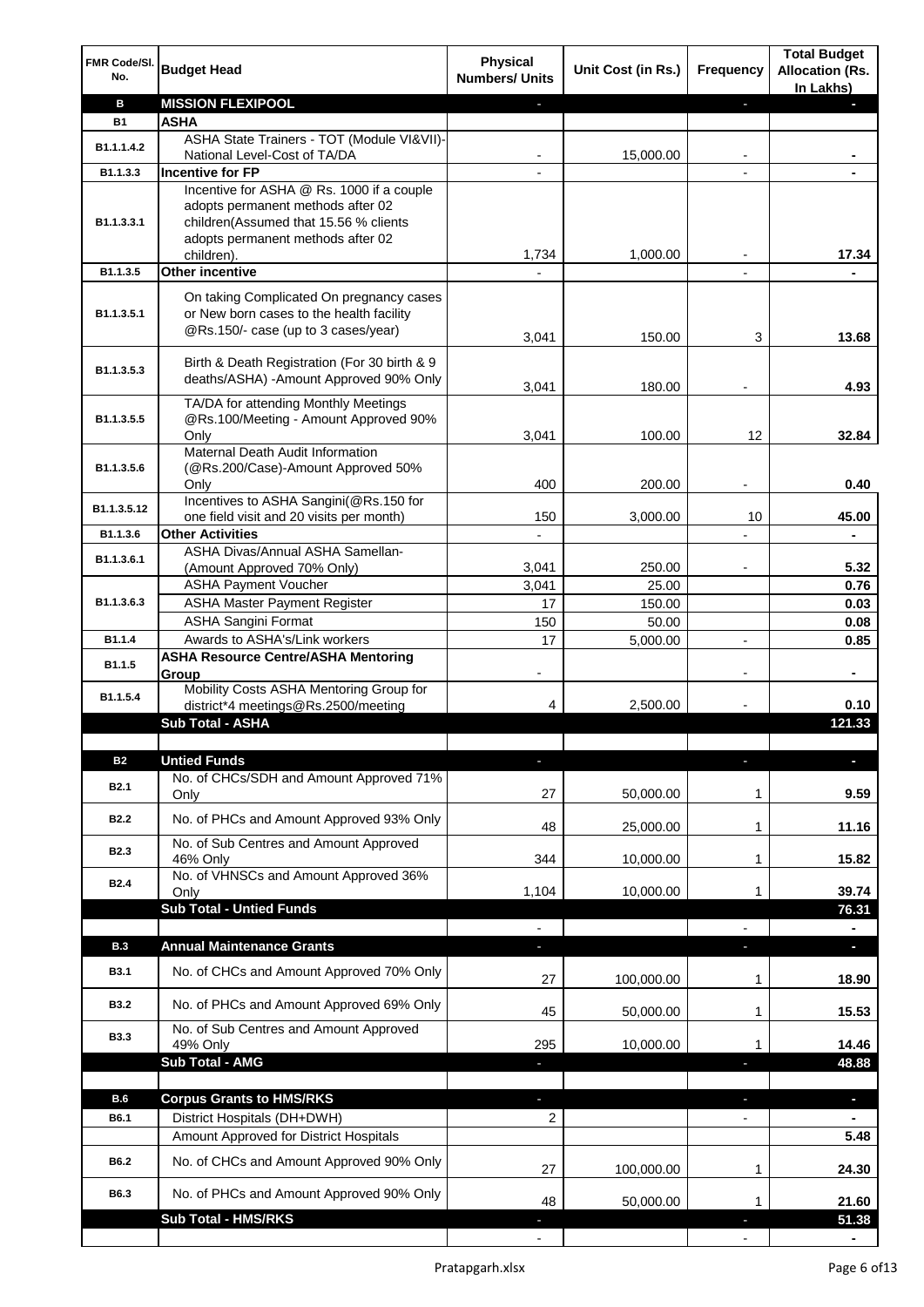| FMR Code/SI.<br>No. | <b>Budget Head</b>                                                                                                         | <b>Physical</b><br><b>Numbers/ Units</b> | Unit Cost (in Rs.) | Frequency                | <b>Total Budget</b><br><b>Allocation (Rs.</b><br>In Lakhs) |
|---------------------|----------------------------------------------------------------------------------------------------------------------------|------------------------------------------|--------------------|--------------------------|------------------------------------------------------------|
| <b>B9</b>           | <b>Mainstreaming of AYUSH</b>                                                                                              | ٠                                        |                    | ٠                        | ٠                                                          |
| <b>B.9.1</b>        | <b>Medical Officers (Only AYUSH)</b>                                                                                       | $\overline{\phantom{a}}$                 |                    | $\overline{\phantom{a}}$ |                                                            |
| B.9.1.1             | <b>Contractual Medical Officers</b>                                                                                        | 35                                       | 24,000.00          | 6                        | 50.40                                                      |
| <b>B.9.2</b>        | <b>AYUSH Pharmacists</b>                                                                                                   | 11                                       | 9,000.00           | 6                        | 5.94                                                       |
|                     | <b>Sub Total (AYUSH)</b>                                                                                                   | ٠                                        |                    | J,                       | 56.34                                                      |
| <b>B10</b>          | <b>IEC-BCC Activities</b>                                                                                                  | J,                                       |                    | J,                       | ٠                                                          |
|                     | Implementation of BCC/IEC Activities at                                                                                    |                                          |                    |                          |                                                            |
| <b>B.10.2</b>       | district level                                                                                                             |                                          |                    |                          | 5.00                                                       |
| B.10.5.2            | Printing of WIFS Cards, Referral Slips, etc                                                                                |                                          |                    | $\overline{\phantom{a}}$ | ۰                                                          |
|                     | WIFS Cards for School Children(No. of Cards)                                                                               | 75,393                                   | 4.00               |                          | 3.02                                                       |
|                     | Sub Total (IEC/BCC)                                                                                                        |                                          |                    |                          | 8.02                                                       |
|                     |                                                                                                                            |                                          |                    |                          |                                                            |
| <b>B15</b>          | <b>Planning, Implementation and Monitoring</b>                                                                             |                                          |                    |                          |                                                            |
| B15.2               | <b>Quality Assurance</b>                                                                                                   |                                          |                    |                          | ۰                                                          |
| B15.2.2             | <b>Quality Assurance Committees</b>                                                                                        |                                          |                    |                          | ۰                                                          |
|                     | <b>Division Level</b>                                                                                                      |                                          |                    |                          |                                                            |
|                     | One time establishment @ Rs. 1.00 Lakh/<br>Division (Amount Approved 50% Only)                                             | $\overline{\phantom{a}}$                 | 100,000.00         | 1                        |                                                            |
|                     | Operational Expenses @Rs. 5000/month/                                                                                      |                                          |                    |                          |                                                            |
|                     | division (Amount Approved 50% Only)                                                                                        |                                          | 5,000.00           | 12                       |                                                            |
|                     | <b>District Level</b>                                                                                                      |                                          |                    |                          |                                                            |
|                     | One time establishment @ Rs. 1.00 Lakh/<br>District (Amount Approved 50% Only)                                             | 1                                        | 100,000.00         | 1                        | 0.50                                                       |
|                     | Operational Expenses @Rs. 5000/ Month/<br>District (Amount Approved 50% Only)                                              | 1                                        | 5,000.00           | 12                       | 0.30                                                       |
| B15.2.4             | <b>Review meetings</b>                                                                                                     | $\overline{a}$                           |                    | -                        | ۰                                                          |
| B15.2.4.2           | <b>Division Level</b>                                                                                                      |                                          |                    | $\overline{\phantom{a}}$ | ٠                                                          |
|                     | Review meetings @ Rs 10000/- per meeting<br>for 4 meeting per division (Amount Approved<br>50% Only)                       |                                          | 10,000.00          | 4                        |                                                            |
|                     | <b>District Level</b>                                                                                                      |                                          |                    |                          |                                                            |
|                     | Review meetings @ Rs 10000/- per meeting<br>for 4 meeting per District (Amount Approved<br>50% Only)                       | 1                                        | 10,000.00          | 4                        | 0.20                                                       |
| B15.2.5             | <b>Other Block Level Activities</b>                                                                                        |                                          |                    |                          |                                                            |
| B15.2.5.1           | Block QA visioning meeting (Orienting<br><b>Block Officials on Facility Solutions Levels-</b><br>Amount Approved 50% Only) | 1                                        | 35,000.00          | 1                        | 0.18                                                       |
| B15.2.5.2           | Quality Management System (QMS) training                                                                                   |                                          |                    |                          |                                                            |
|                     | workshop - (Amount Approved 50% Only)                                                                                      | 1                                        | 100,000.00         | 1                        | 0.50                                                       |
|                     | <b>Sub Total - Quality Assurance</b>                                                                                       |                                          |                    | r                        | 1.68                                                       |
| B15.3               | <b>Monitoring and Evaluation</b>                                                                                           |                                          |                    |                          | ۰                                                          |
| B15.3.1.6.3         | Honoraria of Data Entry Operators for MCTS                                                                                 | 17                                       | 11,000.00          | 6                        | 11.22                                                      |
| B15.3.2             | <b>Computerization HMIS and E-governance</b>                                                                               |                                          |                    |                          |                                                            |
|                     | HMIS Operational Cost (excluding HR & Trainings)-                                                                          |                                          |                    |                          | ۰                                                          |
|                     | Expenses for Internet @1500/month/                                                                                         |                                          |                    |                          |                                                            |
|                     | computer for 951 Nos                                                                                                       | 19                                       | 1,500.00           | 12                       | 3.42                                                       |
|                     | Expenses for Internet Rs.750/pm/block<br>computer(new) for 820 Nos.                                                        | 17                                       | 750.00             | 12                       | 1.53                                                       |
| B15.3.2.1.a         | Expenses for Internet Data Card<br>@Rs.750/pm/Computer (new) for 75 Nos.                                                   | 1                                        | 750.00             | 12                       | 0.09                                                       |
|                     | Expenses for Internet Data Card<br>@Rs.750/pm/Computer (new) for 18 Nos.                                                   |                                          | 750.00             | 12                       |                                                            |
| B15.3.2.1.d         | Other Office and admin expenses                                                                                            |                                          |                    |                          |                                                            |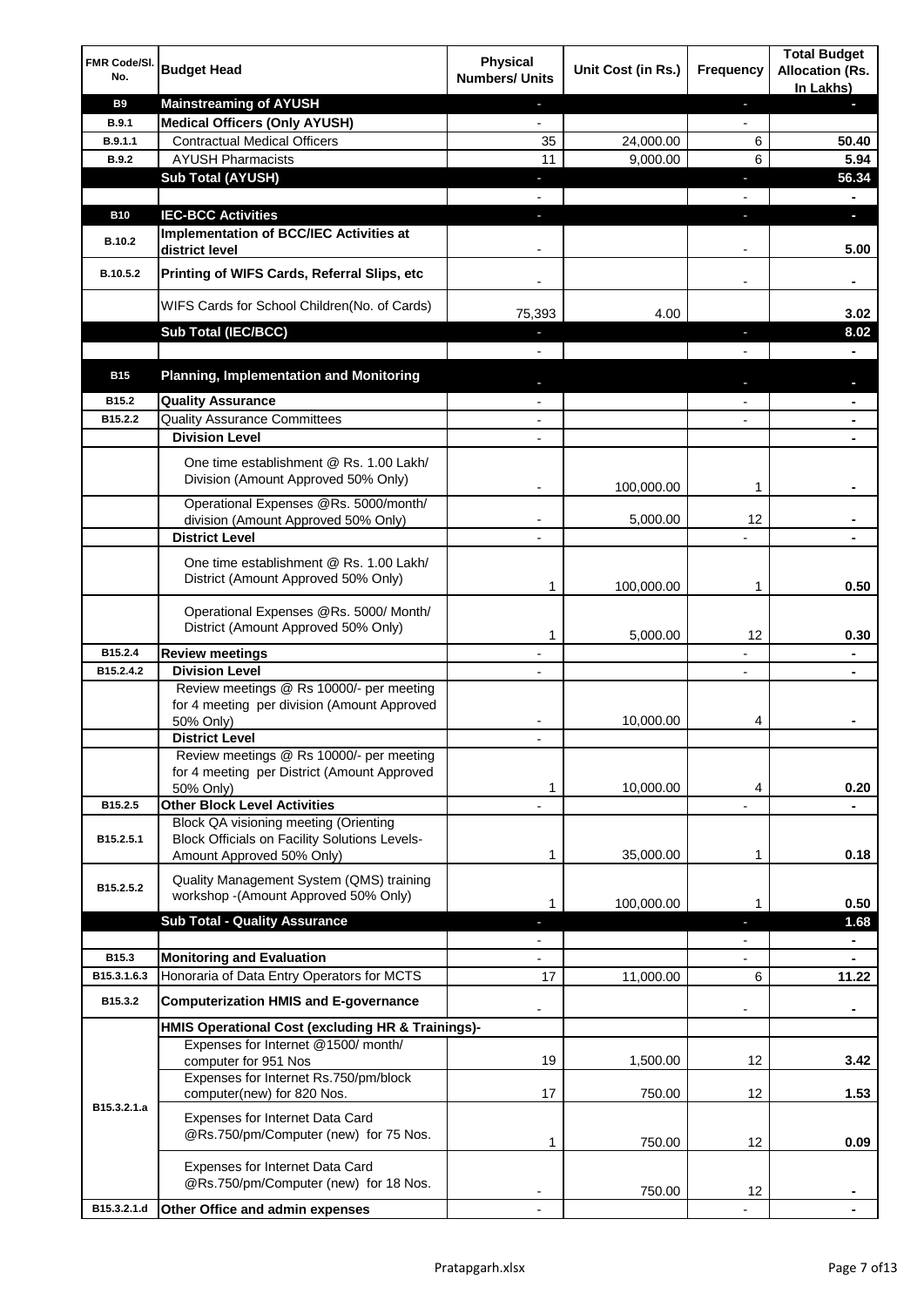| FMR Code/SI.<br>No.    | <b>Budget Head</b>                                                                                 | <b>Physical</b><br><b>Numbers/ Units</b> | Unit Cost (in Rs.) | Frequency                     | <b>Total Budget</b><br><b>Allocation (Rs.</b><br>In Lakhs) |
|------------------------|----------------------------------------------------------------------------------------------------|------------------------------------------|--------------------|-------------------------------|------------------------------------------------------------|
| B15.3.2.1.d.2          | Maintenance of Computers/AMC/etc -HMIS<br>(Block -PHC/CHC, CH, CMF (M/F) Old                       |                                          |                    |                               |                                                            |
|                        | @Rs. 4000/unit for 951 no.<br>Purchase of computer consumables/Admin                               | 19                                       | 4,000.00           | 1                             | 0.76                                                       |
| B15.3.2.1.d.3          | Expenses @ Rs.1000.00 for 951 no.-Six<br>Months                                                    | 19                                       | 1,000.00           | 6                             | 1.14                                                       |
| B15.3.2.2.a            | MCTS Operational Cost (excluding HR &<br>Trainings)                                                |                                          |                    |                               |                                                            |
| B15.3.2.2.b            | Procurement of computers/Printers<br>/Cartridges ,etc. -@50,000.00/Computer<br>Systems for 820 No. | 17                                       | 50,000.00          | 1                             | 8.50                                                       |
| B15.3.2.2.d            | Other Office and admin expenses<br>@12,000.00 per year -820 No.(New)                               | 17                                       | 12,000.00          | 1                             | 2.04                                                       |
| B15.3.3                | Other M & E Activities                                                                             |                                          |                    |                               |                                                            |
| B15.3.3.5              | Review Meetings for MCTS @ Rs<br>4,000/meeting for 12 meetings                                     | 1.                                       | 4,000.00           | 12                            | 0.48                                                       |
|                        | <b>Sub Total - Monitoring and Evaluation</b>                                                       |                                          |                    |                               | 29.18                                                      |
|                        |                                                                                                    |                                          |                    | $\overline{\phantom{0}}$      | $\blacksquare$                                             |
| <b>B.16</b><br>B16.1.1 | <b>PROCUREMENT</b><br><b>Procurement of Equipments: MH</b>                                         | ٠                                        |                    | ٠<br>$\overline{\phantom{a}}$ | $\overline{\phantom{a}}$<br>$\blacksquare$                 |
|                        |                                                                                                    |                                          |                    |                               |                                                            |
| B16.1.1.2              | MVA /EVA Kits for Safe Abortion services                                                           | 10                                       | 2,500.00           |                               | 0.25                                                       |
| B16.1.6<br>B16.1.6.1   | <b>Equipments for ARSH/ School Health</b><br>Equipments for ARSH Clinics (New)                     |                                          |                    | 1                             |                                                            |
|                        | <b>Sub Total (Procurement of Equipments)</b>                                                       |                                          | 15,000.00          |                               | 0.25                                                       |
|                        |                                                                                                    |                                          |                    |                               |                                                            |
| B.16.2.1               | Drugs & supplies for MH                                                                            |                                          |                    |                               | $\blacksquare$                                             |
| B.16.2.1.2             | Drugs for Safe Abortion (No. of MMA<br>estimated in year 2013-14)                                  | 498                                      | 200.00             |                               | 1.00                                                       |
| B.16.2.4               | <b>Supplies for IMEP</b>                                                                           |                                          |                    |                               |                                                            |
| B.16.2.4.1             | Bio-Medical Waste Management-District<br>level                                                     |                                          |                    |                               | 14.99                                                      |
| B.16.2.4.2             | Bio-Medical Waste Management-CHC level                                                             |                                          |                    |                               | 47.19                                                      |
| B.16.2.4.3             | Cleaning/Washing, House keeping and<br>Laundry Management - District Level                         |                                          |                    |                               | 24.67                                                      |
| B.16.2.4.4             | Cleaning/Washing, House keeping and<br>Laundry Management - CHC/PHC Level                          |                                          |                    |                               | 68.57                                                      |
|                        | <b>ASHA Drug Kits</b>                                                                              |                                          |                    |                               |                                                            |
| B.16.2.5.2             | Drug Kit replenishment for ASHAs @ Rs.<br>300/ASHA                                                 | 2,851                                    | 300.00             |                               | 8.55                                                       |
| B.16.2.6               | Drugs & supplies for WIFS                                                                          |                                          |                    | $\blacksquare$                |                                                            |
|                        | For Govt. & Govt. aided Schools (Classes VI<br>to XII)                                             |                                          |                    |                               |                                                            |
|                        | <b>Total Beneficiaries</b>                                                                         | 176,408                                  |                    |                               |                                                            |
| B.16.2.6.1             | IFA Tables Required at District (<br>Beneficiary* 52 Tabs)                                         | 9,173,223                                | 0.12               | ٠                             | 11.01                                                      |
| B.16.2.6.2             | Albendazole Tablets Required at District<br>(Beneficiary *2 Tabs)                                  | 352,816                                  | 1.00               |                               | 3.53                                                       |
| B.16.2.7               | Drugs & Supplies under SHP                                                                         |                                          |                    |                               |                                                            |
|                        | <b>For Aganwadi Centres</b>                                                                        |                                          |                    |                               | ٠                                                          |
|                        | Expected No. of Children at AWCs                                                                   | 81,175                                   |                    |                               |                                                            |
|                        | No. of IFA Bottles (One bottle of 100<br>ml./child)                                                | 81,175                                   | 10.00              |                               | 8.12                                                       |
|                        | Albendazole Tablets (2 tablets per Child)                                                          | 162,350                                  | 1.00               |                               | 1.62                                                       |
|                        | For Primary Schools(For Govt. & Govt.<br>aided Schools Classes I to V)                             |                                          |                    |                               |                                                            |
|                        | Expected No. of Children in Schools                                                                | 322,251                                  |                    |                               |                                                            |
|                        | No. of Tablets Required at District (52<br>Tabs./ Beneficiary)                                     | 16,757,068                               | 0.12               |                               | 20.11                                                      |
|                        | No. of Tablets Required at District (2 Tabs./<br>Beneficiary)                                      | 644,503                                  | 1.00               |                               | 6.45                                                       |
|                        | <b>Medicines for Teams</b>                                                                         |                                          |                    |                               |                                                            |
|                        | No. of Blocks                                                                                      | 17                                       |                    |                               |                                                            |
|                        | First Time Medicines For Teams (2 Teams<br>in Each Block)                                          | 34                                       | 18,000.00          |                               | 6.12                                                       |
|                        | Sub Total (Procurement of Drugs & Supplies)                                                        |                                          |                    |                               | 221.92                                                     |
|                        |                                                                                                    |                                          |                    |                               |                                                            |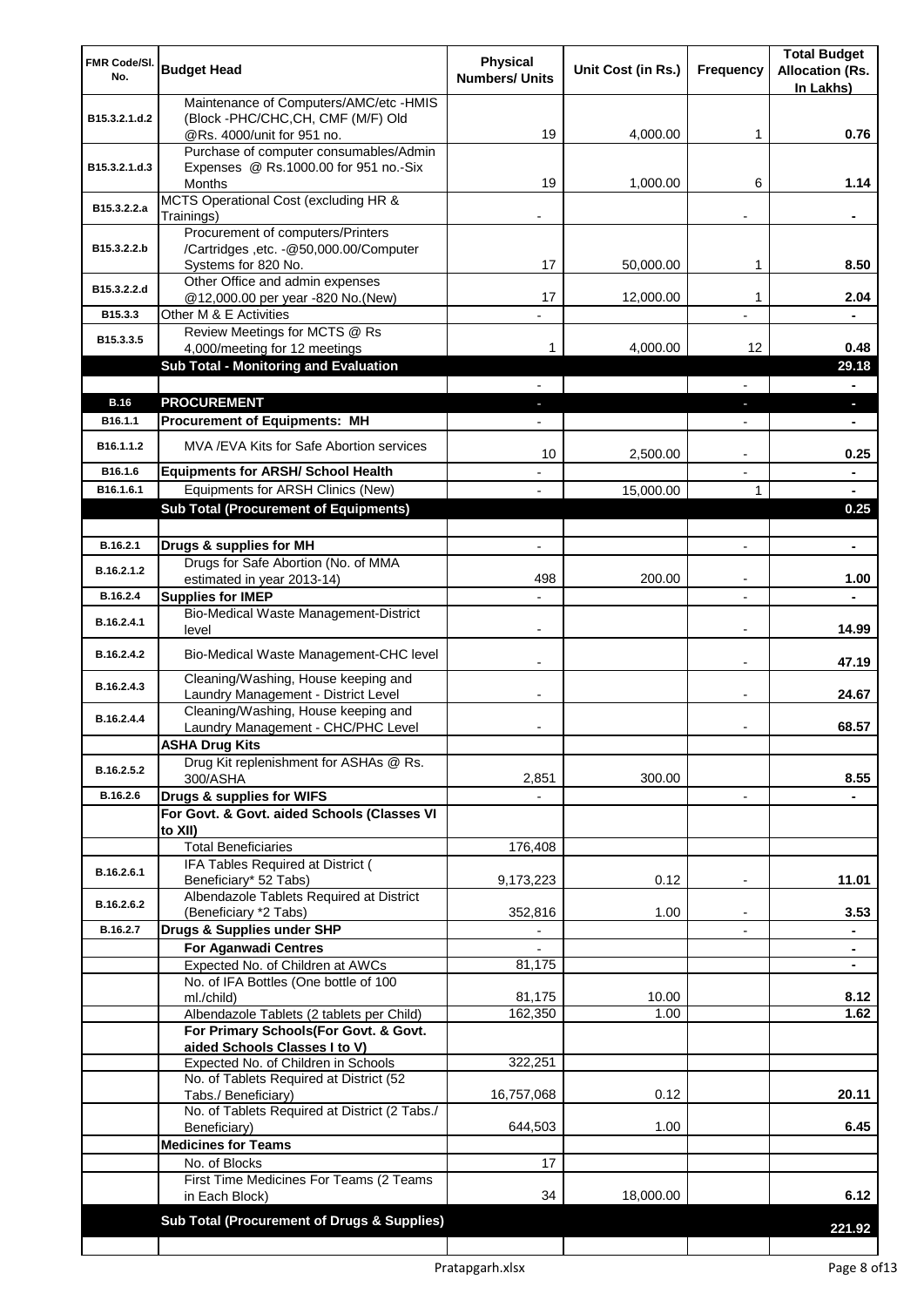| FMR Code/SI.<br>No. | <b>Budget Head</b>                                                                                                                                                                                                                                             | <b>Physical</b><br><b>Numbers/ Units</b>   | Unit Cost (in Rs.)    | Frequency                | <b>Total Budget</b><br><b>Allocation (Rs.</b><br>In Lakhs) |
|---------------------|----------------------------------------------------------------------------------------------------------------------------------------------------------------------------------------------------------------------------------------------------------------|--------------------------------------------|-----------------------|--------------------------|------------------------------------------------------------|
| <b>B.17</b>         | <b>Drugs Warehouses/Logistics Management</b>                                                                                                                                                                                                                   |                                            |                       |                          |                                                            |
|                     | Honoraria of Staff at Regional Drug                                                                                                                                                                                                                            |                                            |                       |                          |                                                            |
|                     | Warehouse                                                                                                                                                                                                                                                      |                                            |                       |                          |                                                            |
|                     | Accountant<br>Computer Operator Cum Store Keeper                                                                                                                                                                                                               | $\overline{a}$<br>$\overline{\phantom{a}}$ | 10,000.00             | 6<br>6                   |                                                            |
|                     | Fork-Lift Operator cum Mechanic                                                                                                                                                                                                                                | $\blacksquare$                             | 10,000.00<br>6,500.00 | 6                        | $\blacksquare$                                             |
| <b>B.17.1</b>       | Fourth class / Loader                                                                                                                                                                                                                                          | $\blacksquare$                             | 6,500.00              | 6                        | $\blacksquare$                                             |
|                     | Generator Operator cum Electrician                                                                                                                                                                                                                             | $\overline{a}$                             | 5,000.00              | 6                        | ٠                                                          |
|                     | Sweeper                                                                                                                                                                                                                                                        |                                            | 3,500.00              | 6                        |                                                            |
|                     | <b>Armed Guards</b>                                                                                                                                                                                                                                            |                                            | 6,335.00              | 6                        |                                                            |
|                     | <b>General Guards</b>                                                                                                                                                                                                                                          |                                            | 5,157.00              | 6                        |                                                            |
|                     | Gardener<br>Honoraria of Staff at District Drug                                                                                                                                                                                                                |                                            | 3,000.00              | 6                        |                                                            |
|                     | Warehouse                                                                                                                                                                                                                                                      |                                            |                       |                          | $\blacksquare$                                             |
|                     | Computer Operator Cum Store Keeper                                                                                                                                                                                                                             | 1                                          | 10,000.00             | 6                        | 0.60                                                       |
| <b>B.17.3</b>       | Generator Operator Cum Mechanic/Electricia                                                                                                                                                                                                                     | $\mathbf{1}$                               | 5,000.00              | 6                        | 0.30                                                       |
|                     | Loader                                                                                                                                                                                                                                                         | 1                                          | 5,000.00              | 6                        | 0.30                                                       |
|                     | Choukidar                                                                                                                                                                                                                                                      | 1                                          | 5,000.00              | 6                        | 0.30                                                       |
|                     | Part-time Sweeper<br><b>Operational Cost for Regional Drug ware</b>                                                                                                                                                                                            | 1                                          | 2,500.00              | 6                        | 0.15                                                       |
| B.17.4.1            | House                                                                                                                                                                                                                                                          |                                            |                       |                          |                                                            |
|                     | <b>Electricity Charges</b>                                                                                                                                                                                                                                     |                                            |                       |                          |                                                            |
|                     | <b>Telephone Charges</b>                                                                                                                                                                                                                                       |                                            |                       |                          | $\blacksquare$                                             |
|                     | POL & Maintenance of DG Sets                                                                                                                                                                                                                                   |                                            |                       |                          | $\blacksquare$                                             |
|                     | Stationary                                                                                                                                                                                                                                                     |                                            |                       |                          | $\blacksquare$                                             |
|                     | Contingency                                                                                                                                                                                                                                                    |                                            |                       |                          | $\blacksquare$                                             |
|                     | <b>Sub Total-Drug Ware Houses</b>                                                                                                                                                                                                                              |                                            |                       |                          | 1.65                                                       |
|                     | <b>GRAND TOTAL- MISSION FLEXIPOOL</b>                                                                                                                                                                                                                          | J.                                         |                       | ÷                        | 616.93                                                     |
|                     |                                                                                                                                                                                                                                                                |                                            |                       |                          | $\blacksquare$                                             |
| C                   | <b>IMMUNISATION</b>                                                                                                                                                                                                                                            | ÷.                                         |                       | ı                        | J,                                                         |
| C.1                 | RI strengthening project (Review meeting,                                                                                                                                                                                                                      |                                            |                       |                          |                                                            |
|                     | Mobility support, Outreach services etc)<br>Mobility Support for supervision for district                                                                                                                                                                      |                                            |                       |                          |                                                            |
| C.1.a               | level officers @Rs 250000/- Year                                                                                                                                                                                                                               | 1                                          | 250,000.00            | $\overline{\phantom{a}}$ | 2.50                                                       |
| C.1.b               | Mobility support for supervision at State                                                                                                                                                                                                                      |                                            |                       |                          |                                                            |
|                     | level                                                                                                                                                                                                                                                          |                                            |                       |                          |                                                            |
| C.1.c               | Printing and dissemination of Immunization<br>cards, tally sheets, monitoring forms etc.@<br>Rs 10 /- Beneficiary                                                                                                                                              | 101,558                                    | 10.00                 |                          | 10.16                                                      |
| C.1.d               | Support for Quarterly State level review                                                                                                                                                                                                                       |                                            |                       |                          |                                                            |
|                     | meetings of district officer                                                                                                                                                                                                                                   |                                            |                       |                          |                                                            |
| C.1.e               | Quarterly review meetings exclusive for RI<br>at district level with Block Mos, CDPO, and<br>other stake holders (@ Rs 100/- per<br>participant(5 participant / block)                                                                                         | 340                                        | 100.00                |                          | 0.34                                                       |
| C.1.f               | Quarterly review meetings exclusive for RI<br>at block level @Rs 50/- per person as<br>honorarium/Asha(For travel) & Rs 25 per<br>person at the disposal of MOIC for meeting<br>expenses (Refreshment, stationery and                                          |                                            |                       |                          |                                                            |
|                     | mis.)                                                                                                                                                                                                                                                          | 12,164                                     | 75.00                 |                          | 9.12                                                       |
| C.1.g               | Focus on slum & underserved areas in<br>urban areas/alternative vaccinator for slums<br>(Hiring of ANM @ 450/-per session for four<br>sessions/month/slum of 10000 population<br>and Rs.300/ month as contingency per slum<br>i.e.Rs.2100/-month/slum of 10000 |                                            |                       |                          |                                                            |
|                     | population)<br>Mobilization of children through ASHA or                                                                                                                                                                                                        | 60                                         | 2,100.00              |                          | 1.26                                                       |
| C.1.h               | other mobilizers(@Rs 150/-per session)                                                                                                                                                                                                                         | 30,734                                     | 150.00                | $\blacksquare$           | 46.10                                                      |
| C.1.i               | Alternative vaccine delivery in hard to reach                                                                                                                                                                                                                  |                                            |                       |                          |                                                            |
| $C.1.$ j            | areas(@Rs 150/-per session)<br>Alternative Vaccine Delivery in other<br>areas(@Rs. 75/- per session)                                                                                                                                                           | 9,304<br>21,430                            | 150.00<br>75.00       | $\blacksquare$           | 13.96<br>16.07                                             |
| C.1.k               | To develop micro plan at sub-centre level(@                                                                                                                                                                                                                    |                                            |                       |                          |                                                            |
|                     | Rs 100/- per sub centre)                                                                                                                                                                                                                                       | 360<br>Pratapgarh.xlsx                     | 100.00                |                          | 0.36<br>Page 9 of 13                                       |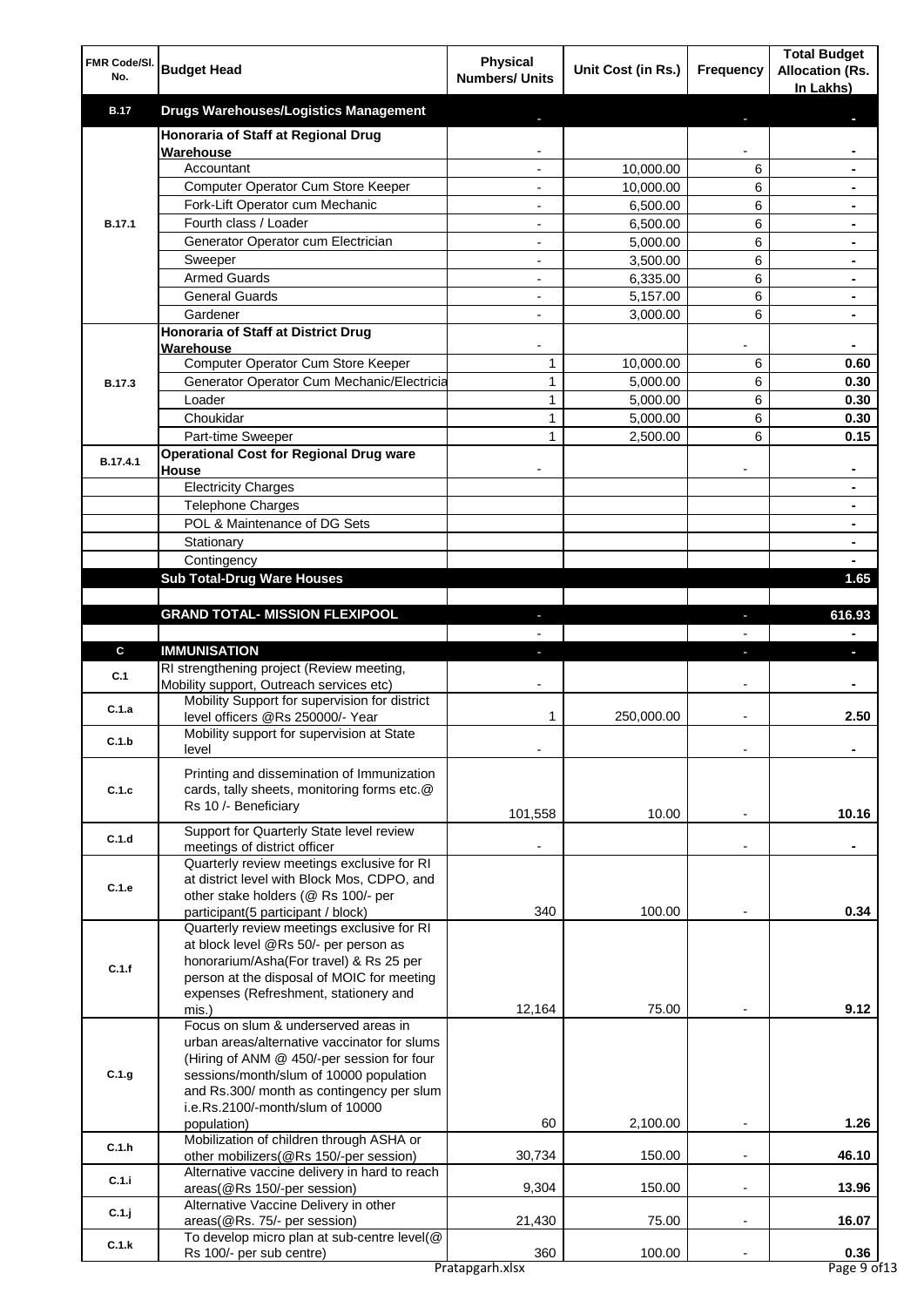| FMR Code/SI.<br>No. | <b>Budget Head</b>                                                                          | <b>Physical</b><br><b>Numbers/ Units</b> | Unit Cost (in Rs.) | Frequency                | <b>Total Budget</b><br><b>Allocation (Rs.</b> |
|---------------------|---------------------------------------------------------------------------------------------|------------------------------------------|--------------------|--------------------------|-----------------------------------------------|
|                     | For consolidation of micro plans at block                                                   |                                          |                    |                          | In Lakhs)                                     |
| C.1.1               | level (@ Rs 1000/-per block per PHC and                                                     |                                          |                    |                          |                                               |
|                     | Rs 2000/- per district)                                                                     | 19                                       | 1,000.00           | $\overline{\phantom{a}}$ | 0.19                                          |
|                     | POL for vaccine delivery from State to                                                      |                                          |                    |                          |                                               |
| C.1.m               | district and from district to PHC/CHCs(@ Rs                                                 | 1                                        | 150,000.00         |                          | 1.50                                          |
|                     | 150000/- per district per year)<br>Consumables for computer including                       |                                          |                    |                          |                                               |
| C.1.n               | provision for internet access for RIMS (@                                                   |                                          |                    |                          |                                               |
|                     | Rs 400/- per month per district)                                                            | 1                                        | 400.00             | 12                       | 0.05                                          |
| C.1.o               | Red/Black plastic bags etc.(@ Rs 3 per bag                                                  |                                          |                    |                          |                                               |
|                     | and 2 bags per session)                                                                     | 30,734                                   | 3.00               | $\overline{2}$           | 1.84                                          |
|                     | Hub Cutter/Bleach/Hypochlorite solution/                                                    |                                          |                    |                          |                                               |
| C.1.p               | Twin buckets(@ Rs 1200/- per PHC/CHC<br>per year)                                           | 17                                       | 1,200.00           |                          | 0.20                                          |
| C.1.q               | Safety Pits(@ Rs 5250/- per pit)                                                            | $\overline{7}$                           | 5,250.00           | $\blacksquare$           | 0.37                                          |
|                     | Other Specific requirement                                                                  |                                          |                    |                          |                                               |
|                     | Fund for annual maintenance operation of                                                    |                                          |                    |                          |                                               |
|                     | WIC/WIF at division level @ Rs.40000/unit                                                   |                                          |                    |                          |                                               |
|                     | of WIC/WIF                                                                                  |                                          | 40,000.00          |                          |                                               |
|                     | POL for generators and operational                                                          |                                          |                    |                          |                                               |
| C.1.r               | expenses at divisional vaccine storage point<br>@ Rs 2.00 Lakhs/ year/division vaccine      |                                          |                    |                          |                                               |
|                     | store points                                                                                |                                          | 200,000.00         |                          |                                               |
|                     | Electricity bill for WIC/WIF AT state and                                                   |                                          |                    |                          |                                               |
|                     | divisional level @ Rs 1.50Lakhs/year                                                        |                                          |                    |                          |                                               |
|                     | /division store points                                                                      |                                          | 150,000.00         |                          |                                               |
|                     | <b>AEFI Kits</b>                                                                            | 109                                      | 200.00             |                          | 0.22                                          |
| C.2                 | <b>Salary of Contractual Staffs</b>                                                         |                                          |                    |                          |                                               |
| C.2.2               | Computer Assistants at District level                                                       | 1                                        | 10,000.00          | 6                        | 0.60                                          |
| C.3                 | <b>Training under Immunisation</b>                                                          |                                          |                    |                          |                                               |
|                     | District level Orientation training including                                               |                                          |                    |                          |                                               |
|                     | Hep B, Measles, AEFI & JE(wherever<br>required) for 2 days ANM, Multi Purpose               |                                          |                    |                          |                                               |
| C.3.1               | Health Worker (Male), LHV, Health                                                           |                                          |                    |                          |                                               |
|                     | Assistant (Male/Female), Nurse Midwives,                                                    |                                          |                    |                          |                                               |
|                     | BEEs & other staff (as per RCH norms) @                                                     |                                          |                    |                          |                                               |
|                     | Rs 46200/batch                                                                              | 20                                       | 46,200.00          |                          | 9.24                                          |
|                     | Three day training including Hep B, Measles                                                 |                                          |                    |                          |                                               |
| C.3.2               | & JE(wherever required) of Medical Officers<br>of RI using revised MO training module) @    |                                          |                    |                          |                                               |
|                     | Rs 65600/ batch                                                                             |                                          | 65,600.00          |                          |                                               |
|                     | Two days cold chain handlers training for                                                   |                                          |                    |                          |                                               |
| C.3.4               | block level cold chain handlers by State and                                                |                                          |                    |                          |                                               |
|                     | district cold chain officers @ Rs                                                           |                                          |                    |                          |                                               |
|                     | 26600/batch                                                                                 | 1                                        | 26,600.00          |                          | 0.27                                          |
|                     | One day training of block level data handlers<br>by DIOs and District cold chain officer to |                                          |                    |                          |                                               |
| C.3.5               | train about the reporting formats of                                                        |                                          |                    |                          |                                               |
|                     | immunization @ Rs 300/ person                                                               | 19                                       | 300.00             |                          | 0.06                                          |
| C.3.6               | Intensified immunization training of front                                                  |                                          |                    |                          |                                               |
|                     | line workers @ Rs 86660/batch                                                               | 1                                        | 86,660.00          |                          | 0.87                                          |
| C.4                 | <b>Cold Chain Maintenance</b>                                                               |                                          |                    |                          |                                               |
|                     | Cold chain maintenance at PHC/CHC Level                                                     |                                          |                    |                          |                                               |
|                     | (@Rs. 750/PHC/CHC per year)<br>Cold chain maintenance at District Level                     | 18                                       | 750.00             |                          | 0.14                                          |
|                     | (@Rs. 15000/year)                                                                           | 1                                        | 15,000.00          |                          | 0.15                                          |
|                     | Asha Incentives- for full immunization @                                                    |                                          |                    |                          |                                               |
|                     | RS.100 per child for full immunization in first                                             |                                          |                    |                          |                                               |
| C.5                 | year and Rs.50 per child for ensuring                                                       |                                          |                    |                          |                                               |
|                     | complete immunization up to 2nd year of                                                     |                                          |                    |                          |                                               |
|                     | age.(94.22% of the fund)                                                                    | 91,230                                   | 150.00             |                          | 128.94                                        |
|                     | <b>TOTOAL - ROUTINE IMMUNIZATION</b>                                                        |                                          |                    | J,                       | 244.49                                        |
| D                   | <b>National Disease Control Programmes</b>                                                  |                                          |                    |                          | ٠                                             |
|                     |                                                                                             | ٠                                        |                    |                          |                                               |
|                     | <b>Integrated Disease Surveillance Project</b>                                              |                                          |                    |                          |                                               |
| E                   | (IDSP)                                                                                      |                                          |                    |                          |                                               |
|                     | Operational Costs (Rs. 25000/0 per Month)                                                   |                                          |                    |                          |                                               |
| E.1                 | including 10 Medical Colleges                                                               |                                          |                    |                          | 3.00                                          |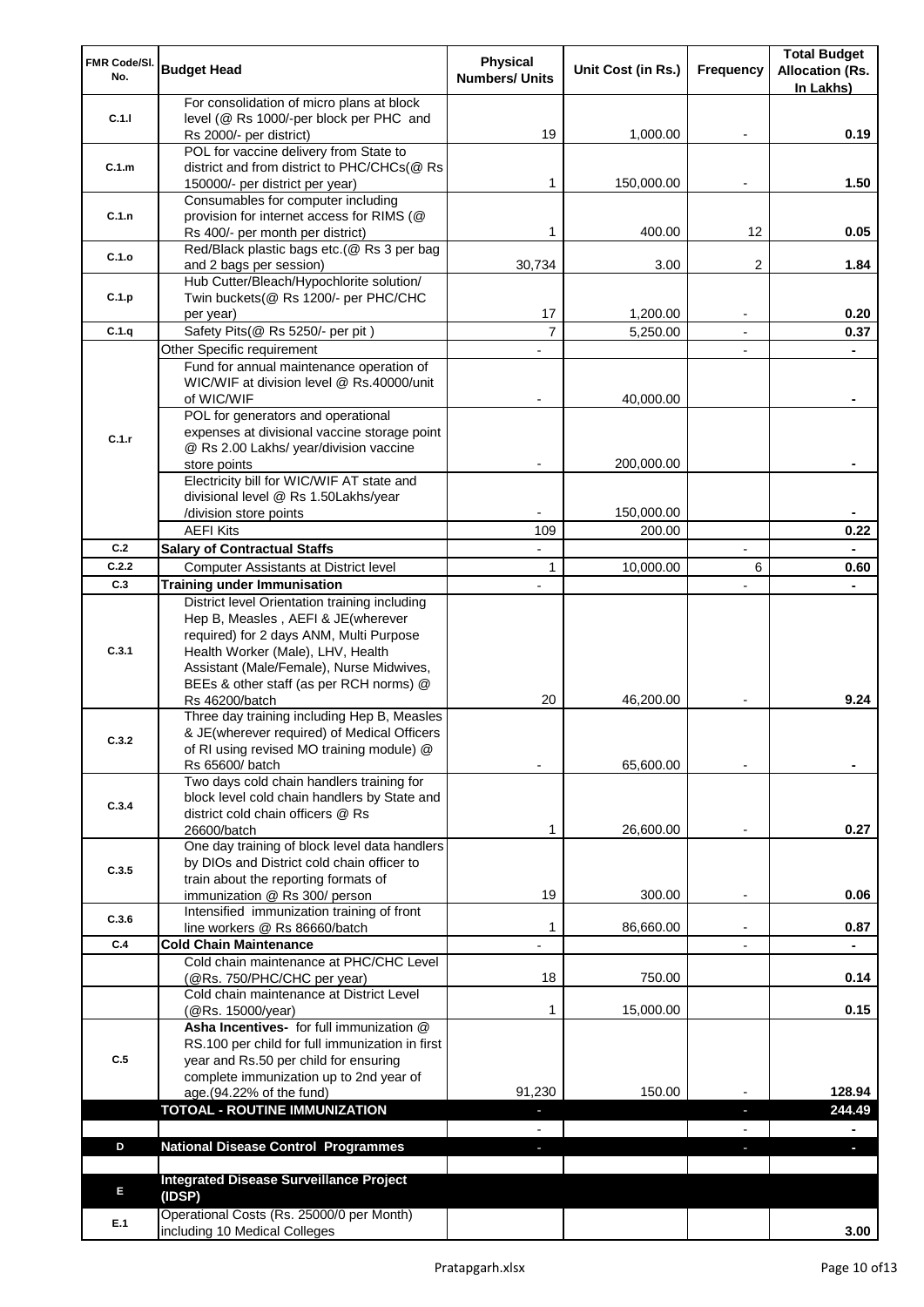| FMR Code/SI.<br>No. | <b>Budget Head</b>                                                                               | Physical<br><b>Numbers/ Units</b> | Unit Cost (in Rs.) | Frequency | <b>Total Budget</b><br><b>Allocation (Rs.</b><br>In Lakhs) |
|---------------------|--------------------------------------------------------------------------------------------------|-----------------------------------|--------------------|-----------|------------------------------------------------------------|
| E.2                 | Remuneration for Contractual Human Resource                                                      |                                   |                    |           |                                                            |
| E.2.1               | Epidemiologist (Rs. 27500-44000)                                                                 |                                   |                    |           | 3.83                                                       |
| E.2.2               | Microbiologist (Rs. 27500-44000)                                                                 |                                   |                    |           |                                                            |
| E.3.2               | Data Manager (Rs. 18000 per Mth)                                                                 |                                   |                    |           | 1.62                                                       |
| E.3.3               | Data Entry Operator (Rs. 11000/mth)                                                              |                                   |                    |           | 1.32                                                       |
|                     | Training                                                                                         |                                   |                    |           | ä.                                                         |
|                     | Medical Officers (3 days) @ Rs 50000 /<br>Batch, for one batch                                   |                                   |                    |           |                                                            |
| E.8                 | <b>Hospital Pharmacists/Nurses Training (1)</b>                                                  |                                   |                    |           | 0.50                                                       |
|                     | day) @ Rs.38000 / Batch for 1 batch                                                              |                                   |                    |           | 0.38                                                       |
|                     | One Day Training of Medical College Doctors                                                      |                                   |                    |           | $\blacksquare$                                             |
| E.8                 | Costs on account of Newly Formed Districts                                                       |                                   |                    |           | ä,                                                         |
|                     | <b>TOTAL-IDSP</b>                                                                                |                                   |                    |           | 10.65                                                      |
|                     |                                                                                                  |                                   |                    |           |                                                            |
| F                   | <b>National Vector Borne Disease Control</b>                                                     |                                   |                    |           |                                                            |
|                     | Programme (NVBDCP)                                                                               |                                   |                    |           |                                                            |
| F.1.1               | <b>Malaria</b>                                                                                   |                                   |                    |           |                                                            |
| F.1.1.b             | <b>ASHA Incentives</b>                                                                           |                                   |                    |           | 1.50                                                       |
| F.1.1.d             | Monitoring, Evaluation & Supervision &<br>Epidemic preparedness including mobility               |                                   |                    |           | 0.85                                                       |
| F.1.1.e             | <b>IEC/BCC</b>                                                                                   |                                   |                    |           | 0.42                                                       |
| F.1.1.g             | <b>Training/Capacity Building</b>                                                                |                                   |                    |           | 0.25                                                       |
|                     | <b>Sub Total - Malaria</b>                                                                       |                                   |                    |           | 3.02                                                       |
| F.1.2               | Dengue & Chikungunya                                                                             |                                   |                    |           |                                                            |
|                     | Strengthening Surveillance for Apex Referral                                                     |                                   |                    |           |                                                            |
| F.1.2.a(iⅈ)         | Lab & Sentinel Surveillance Hospital                                                             |                                   |                    |           |                                                            |
| F.1.2.c             | Monitoring/Supervision and Rapid Response                                                        |                                   |                    |           | 0.20                                                       |
| F.1.2.d             | <b>Epidemic Preparedness</b>                                                                     |                                   |                    |           | 0.10                                                       |
| F.1.2.e             | Case Management                                                                                  |                                   |                    |           | 0.10                                                       |
| F.1.2.f             | Vector Control And Environmental                                                                 |                                   |                    |           |                                                            |
|                     | Management                                                                                       |                                   |                    |           |                                                            |
| F.1.2.g<br>F.1.2.i  | IEC/ BCC for Social Mobilization<br>Training/ Workshop                                           |                                   |                    |           | 0.10<br>0.10                                               |
|                     | Sub Total - Dengue & Chikungunya                                                                 |                                   |                    |           | 0.60                                                       |
| F.1.3               | <b>AES/JE</b>                                                                                    |                                   |                    |           |                                                            |
|                     | Strengthening of Sentinel sites which will                                                       |                                   |                    |           |                                                            |
| F.1.3.a             | include Diagnostics and Case Management,<br>supply of kits by Gol                                |                                   |                    |           |                                                            |
| F.1.3.b             | IEC / BCC Activities & printing material<br>pertaining to JE / AES                               |                                   |                    |           |                                                            |
|                     | Capacity Building in case management of                                                          |                                   |                    |           |                                                            |
| F.1.3.c             | Medical Officer and paramedical from                                                             |                                   |                    |           |                                                            |
|                     | PHC/CHC at district level.                                                                       |                                   |                    |           |                                                            |
| F.1.3.d             | Monitoring and supervision<br>Procurement of Insecticides (Technical                             |                                   |                    |           | $\overline{\phantom{a}}$                                   |
| F.1.3.e             | Malathion)<br>Thermal Fog Machine (Small) @ 0.85                                                 |                                   |                    |           |                                                            |
| F.1.3.f             | lac/machine                                                                                      |                                   |                    |           |                                                            |
| F.1.3.g             | Operational cost for Malathion fogging (As<br>per Availability of 3 MT Technical Malathion       |                                   |                    |           |                                                            |
| $F.1.3.$ j          | per district)<br>Paediatric ICU Establishment and HR &<br>operational cost for Paediatric ICU in |                                   |                    |           |                                                            |
|                     | <b>Endemic Districts</b>                                                                         |                                   |                    |           |                                                            |
| F.1.3.k             | ASHA Insentivization for sensitizing<br>community                                                |                                   |                    |           |                                                            |
|                     | Sub Total - AES/JE                                                                               |                                   |                    |           |                                                            |
| F.1.4               | <b>Lymphatic Filariasis</b>                                                                      |                                   |                    |           |                                                            |
|                     | State Task Force, STAC Meeting, printing                                                         |                                   |                    |           |                                                            |
|                     | forms & register/ Mobility support, district                                                     |                                   |                    |           |                                                            |
| F.1.4.a             | coordination meeting, sensitization of media                                                     |                                   |                    |           |                                                            |
|                     | etc., Morbidity management, monitoring &                                                         |                                   |                    |           |                                                            |
|                     | supervision and mobility support for Rapid                                                       |                                   |                    |           |                                                            |
|                     | response including Line listing                                                                  |                                   |                    |           | 2.90                                                       |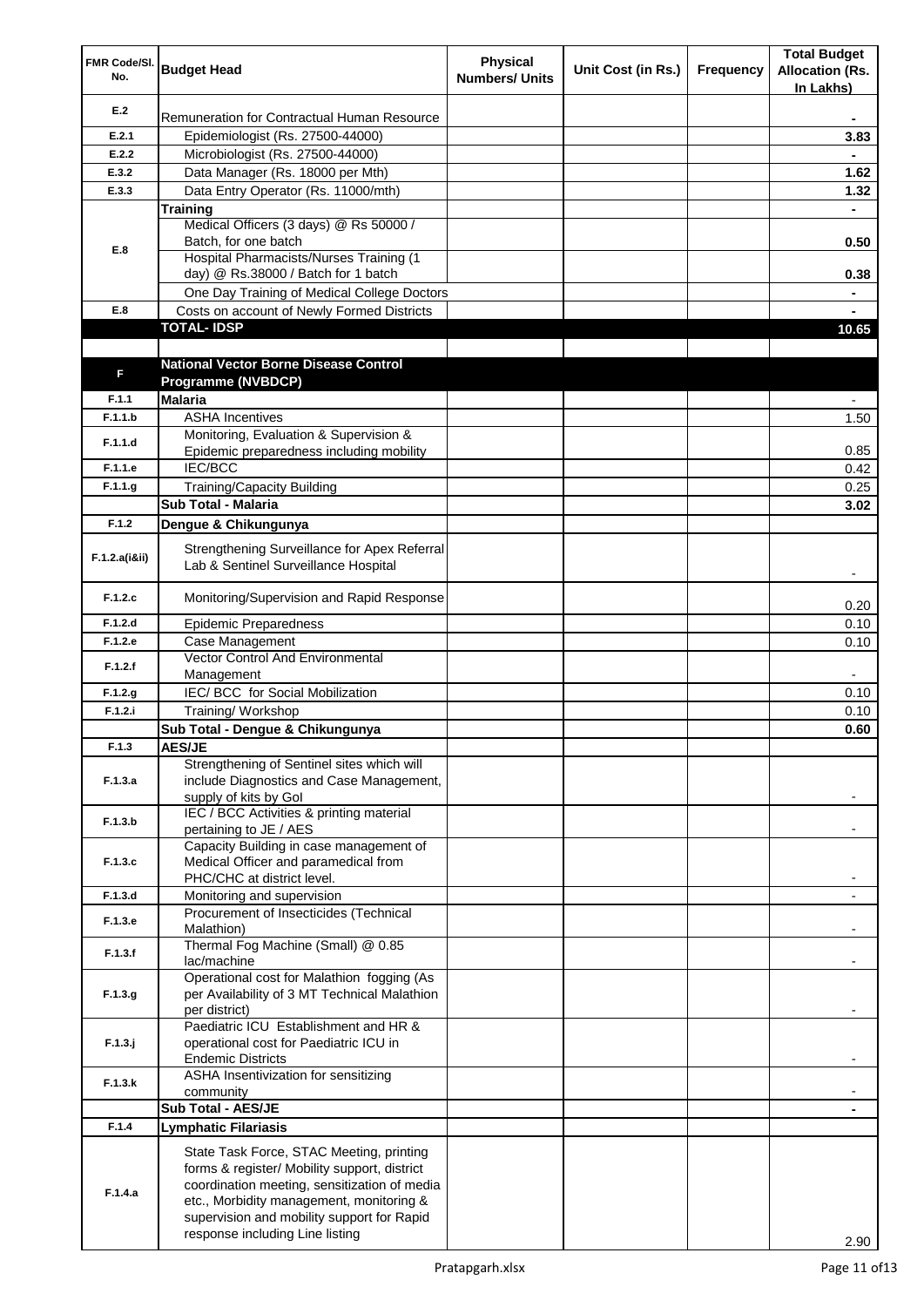| FMR Code/SI.        |                                                                                        | Physical              |                    |                | <b>Total Budget</b>                 |
|---------------------|----------------------------------------------------------------------------------------|-----------------------|--------------------|----------------|-------------------------------------|
| No.                 | <b>Budget Head</b>                                                                     | <b>Numbers/ Units</b> | Unit Cost (in Rs.) | Frequency      | <b>Allocation (Rs.</b><br>In Lakhs) |
| F.1.4.b             | Micro Filaria Survey                                                                   |                       |                    |                | 0.49                                |
|                     |                                                                                        |                       |                    |                |                                     |
| F.1.4.c             | Post MDA Assessment by medical colleges<br>(Govt, & Private)/ ICMR institutions        |                       |                    |                | 0.15                                |
| F.1.4.d             | Training / Sensitization of district level<br>officers on ELF & Drug Distributors /    |                       |                    |                |                                     |
|                     | Peripheral health workers                                                              |                       |                    |                | 3.45                                |
|                     | Specific IEC/ BCC at State, districts, PHC,                                            |                       |                    |                |                                     |
| F.1.4.e             | Sub Centre & village lable VHSC/GKs                                                    |                       |                    |                | 1.20                                |
| F.1.4.f             | Honorarium for Drug Distributors including<br>ASHA & Supervisors involve in MDA        |                       |                    |                | 6.75                                |
| F.1.4.h.ii          | M.F.Survey in Non Endemic districts                                                    |                       |                    |                |                                     |
|                     | Sub Total - Lymphatic Filariasis                                                       |                       |                    |                | 14.94                               |
| F.1.5               | Kalazar                                                                                |                       |                    |                |                                     |
| F.1.5               | Case Search/ Camp Approach                                                             |                       |                    |                | ۰                                   |
| F.1.5.a             | Spray Pumps & Accessories                                                              |                       |                    |                |                                     |
|                     |                                                                                        |                       |                    |                |                                     |
| F.1.5.b             | Operational Cost for Spray including Spray<br>Wages & Pending liability of spray wages |                       |                    |                | -                                   |
| F.1.5.c             | Mobility / P.O.L./ Supervision                                                         |                       |                    |                | ٠                                   |
| F.1.5.d             | Monitoring & Evaluation                                                                |                       |                    |                |                                     |
|                     | Training for Spraying /IEC/                                                            |                       |                    |                |                                     |
| F.1.5.e/<br>F.1.5.f | BCC/Advocacy/Incentive to ASHA/Loss of<br>Wages                                        |                       |                    |                |                                     |
|                     | Sub Total - Kalazar                                                                    |                       |                    |                |                                     |
|                     | <b>Cash grant for Decentralized commodities</b>                                        |                       |                    |                |                                     |
|                     | for Malaria + Filaria F.6                                                              |                       |                    |                |                                     |
| F.6(a,b,c,k)        | Drugs (Chloroquine, Primaquine 2.5/7.5mg)<br>and ACT                                   |                       |                    |                | 0.30                                |
| F.6.f               | D.E.C.                                                                                 |                       |                    |                | 8.64                                |
| F.6.h               | NS 1 antigen Kit<br>Dengue                                                             |                       |                    |                | $\overline{\phantom{0}}$            |
| F.6.i               | Larvicidal (Temephos, Bti(AS)/Bti (wp)(for                                             |                       |                    |                |                                     |
|                     | polluted and non polluted water)                                                       |                       |                    |                | 0.80                                |
|                     | <b>Sub Total- Dec.Commodities</b><br><b>TOTAL-NVBDCP</b>                               |                       |                    |                | 9.74                                |
|                     |                                                                                        |                       |                    |                | 28.30                               |
|                     | <b>National Leprosy Eradication</b>                                                    |                       |                    |                |                                     |
|                     | Programme(NLEP)                                                                        |                       |                    |                |                                     |
| G.1                 | <b>Case Detection and Management</b>                                                   |                       |                    |                |                                     |
|                     | Specific Plan for high endemic blocks of low                                           |                       |                    |                |                                     |
| G.1.1               | endemic districts                                                                      |                       |                    |                |                                     |
|                     | No. of High endemic blocks in Low endemic                                              |                       |                    |                |                                     |
|                     | Districts (ANCDR more than 10)                                                         |                       |                    | $\blacksquare$ |                                     |
|                     | House to House Visit by Search team                                                    |                       |                    | $\overline{a}$ | ۰                                   |
|                     | Confrmaton of suspect                                                                  |                       |                    |                |                                     |
|                     | Intensive IEC Activity                                                                 |                       |                    |                |                                     |
| G.1.2               | <b>Services in Urban services</b>                                                      |                       |                    |                |                                     |
|                     | Urban Project 2 Mega cities, 2 medium City                                             |                       |                    |                |                                     |
|                     | 2, 8 Medium City 1, 40 Townships                                                       |                       |                    |                | 1.14                                |
| G.1.3               | <b>ASHA involvement</b>                                                                |                       |                    |                | $\blacksquare$                      |
|                     | <b>ASHA Sensitization</b>                                                              |                       |                    |                | 0.299                               |
|                     | <b>ASHA Incentive for Services</b>                                                     |                       |                    |                | 0.120                               |
| G.1.4               | <b>Materials &amp; Supplies</b>                                                        |                       |                    |                | ۰                                   |
|                     | Supportive Drugs & Dressing materials<br>Laboratory reagents and equipments            |                       |                    |                | 0.40                                |
|                     | scalpels etc.                                                                          |                       |                    |                | 0.08                                |
|                     | Printing works                                                                         |                       |                    |                | 0.27                                |
| G.1.5               | <b>NGO Services</b>                                                                    |                       |                    |                | $\blacksquare$                      |
| G.2                 | <b>DPMR</b>                                                                            |                       |                    |                |                                     |
|                     | MCR Protective Footwear (12500 pairs)                                                  |                       |                    |                | 0.50                                |
|                     | Aids Appliances, Self Care Kit items etc.                                              |                       |                    |                | 0.17                                |
|                     | Welfare allowance for RCS patients @ Rs                                                |                       |                    |                |                                     |
|                     | 8000                                                                                   |                       |                    |                | ۰                                   |
|                     | Reimbursement to institutions for RCS                                                  |                       |                    |                |                                     |
|                     | Screening cum Self Care Camp                                                           |                       |                    |                |                                     |